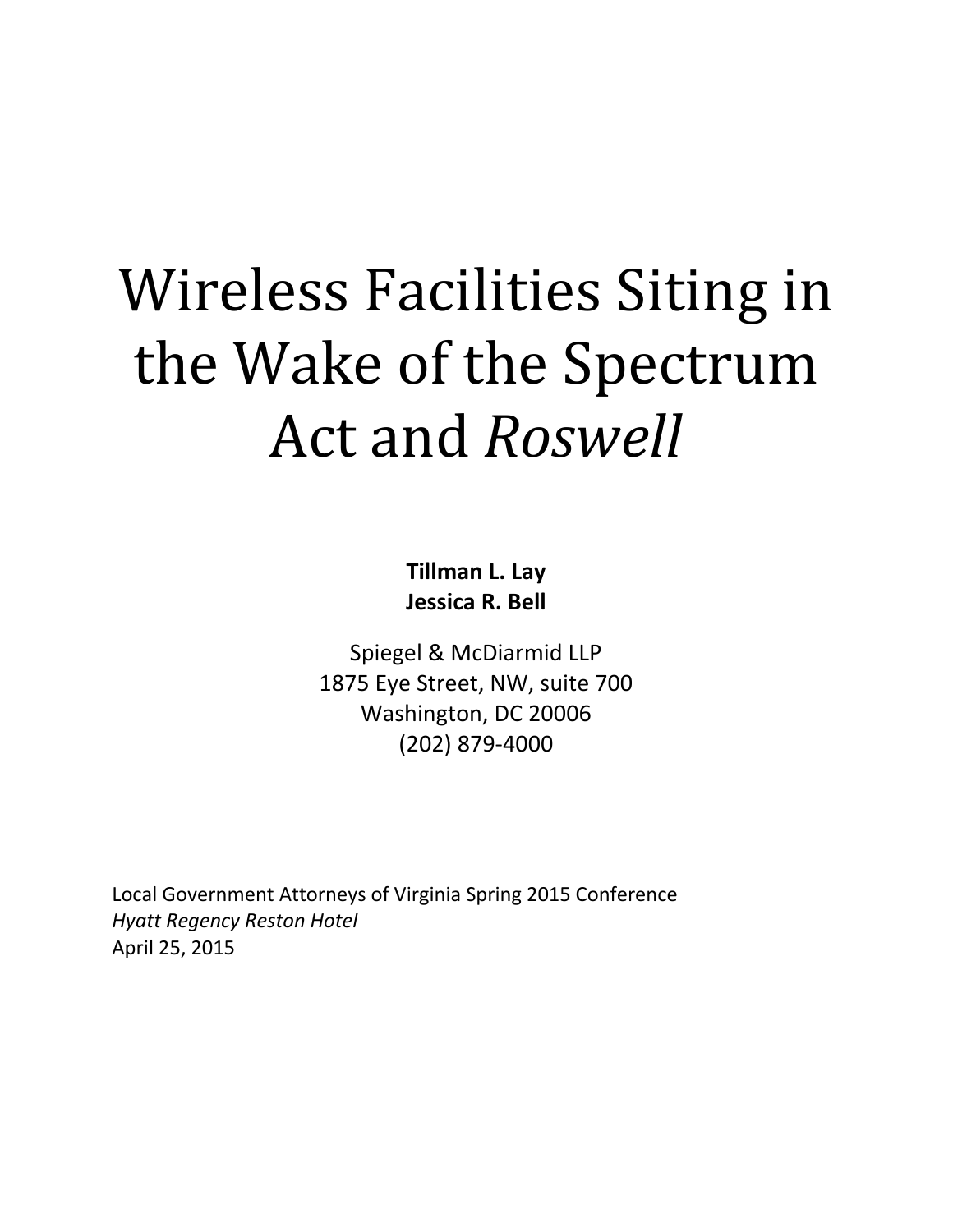# **About the Authors**

**Tillman L. Lay** is a partner in the Washington, D.C., law firm of Spiegel & McDiarmid LLP. He specializes in representing local governments and other clients on telecommunications, cable television, franchising, public safety, municipal broadband, rights-of-way, tax, property law, land use, constitutional law, antitrust and other federal law matters before the courts, the Federal Communications Commission (FCC) and Congress. His clients include scores of local governments across the nation. He has represented local government clients before the FCC, the courts and Congress on wireless siting issues. He also testified before a House Subcommittee on behalf of the National Association of Counties, the U.S. Conference of Mayors, the National League of Cities and the Government Finance Officers Association against legislation that would impose a moratorium on state and local cell phone taxes. He received his undergraduate degree with highest honors from the University of Tennessee, and he is a *magna cum laude* graduate of the University of Michigan Law School. After law school, he clerked for the Honorable John C. Godbold, Chief Judge of the United States Court of Appeals for the Fifth Circuit.

**Jessica R. Bell** is an associate at Spiegel & McDiarmid LLP. She has worked on a range of telecommunications, transportation, environmental, and energy matters. She graduated *cum laude* from Wellesley College and received her J.D. from the Columbia University School of Law. After law school, she clerked for the Honorable Andrew M. Mead of the Maine Supreme Judicial Court and completed a two-year Honors Attorney Fellowship in the Office of General Counsel of the United States Environmental Protection Agency.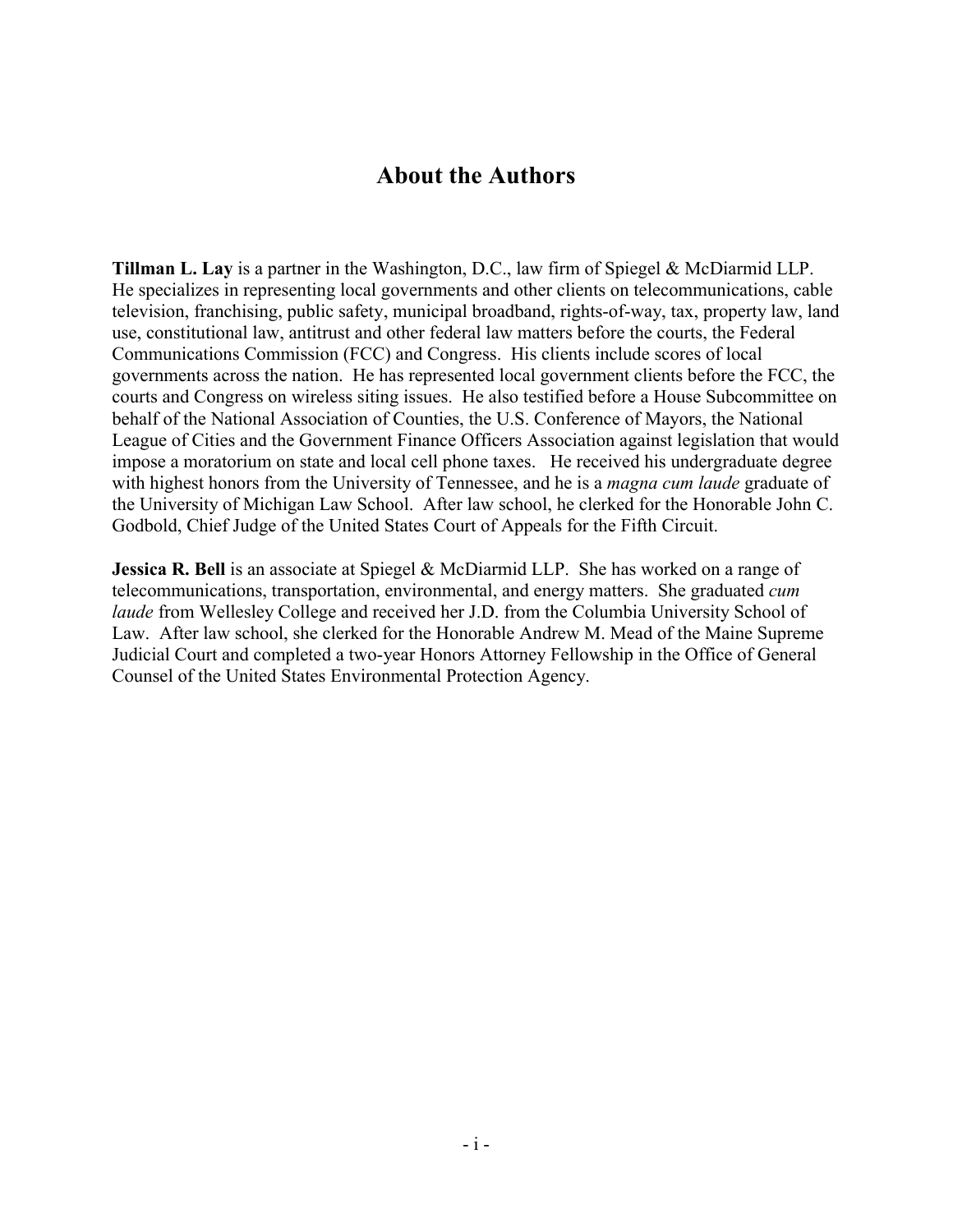# **Table of Contents**

| $\mathbf{I}$ . |    |  |
|----------------|----|--|
| II.            |    |  |
| A)             |    |  |
|                | 1. |  |
|                | 2. |  |
|                | 3. |  |
| B)             |    |  |
|                | 1. |  |
|                | 2. |  |
|                | 3. |  |
| $\mathcal{C}$  |    |  |
| Ш.             |    |  |
| $\bf{A}$       |    |  |
| B)             |    |  |
| $\mathcal{C}$  |    |  |
| D)             |    |  |
| IV.            |    |  |
| V.             |    |  |
| A)             |    |  |
| B)             |    |  |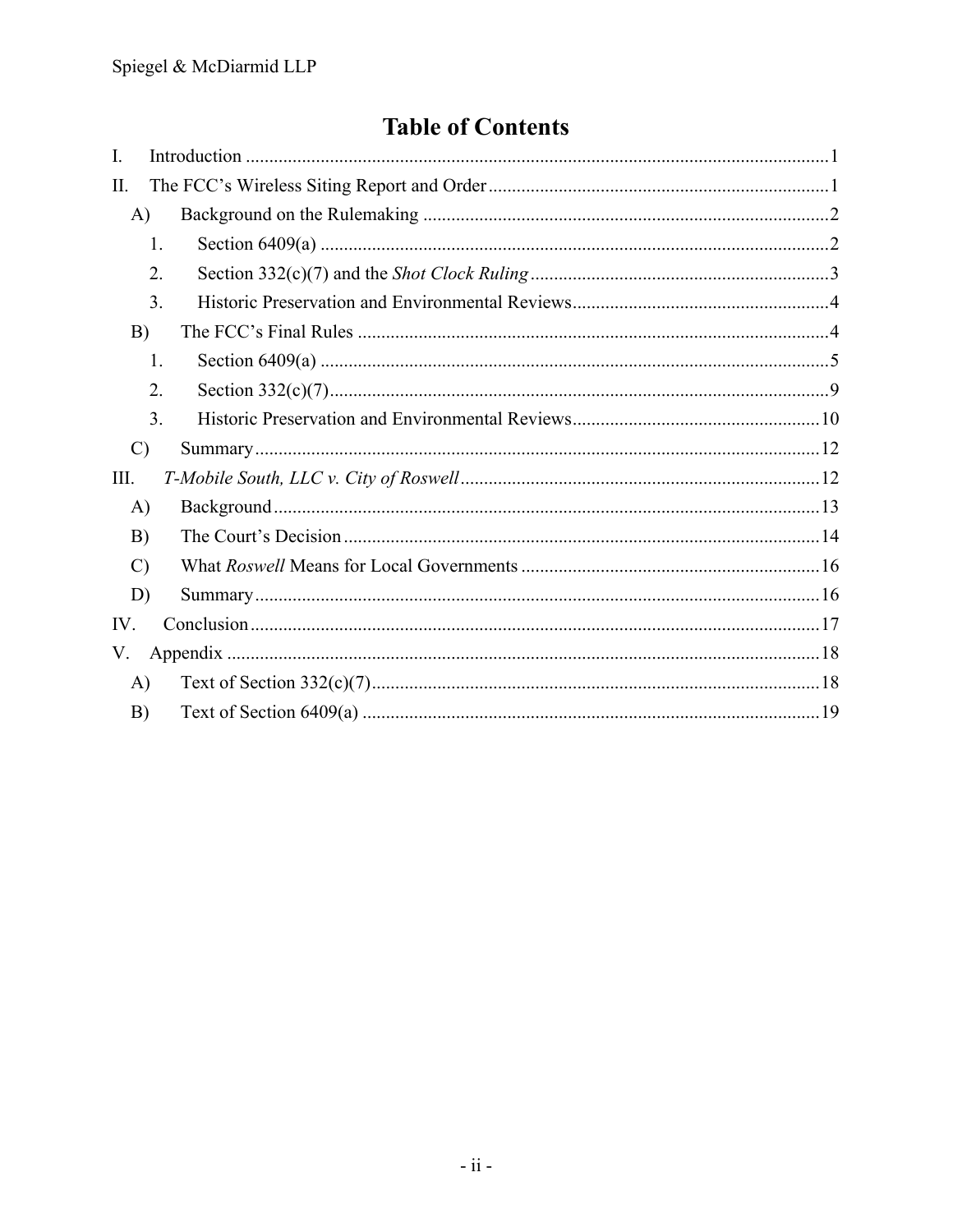#### <span id="page-3-0"></span>**I. INTRODUCTION**

The Telecommunications Act of 1996 ("TCA") preserved most state and local zoning authority over the siting of personal wireless service facilities while preempting certain exercises of that authority in order to balance local concerns with a growing need for wireless deployment. With the Middle Class Tax Relief and Job Creation Act of 2012, Congress enacted another provision, Section 6409(a), to promote wireless siting by further restricting a local government's ability to deny certain wireless applications that seek to modify existing wireless facilities.

Over the past year, the Federal Communications Commission ("FCC" or "Commission") and the Supreme Court have spoken on wireless siting issues, and local governments may need to adapt their practices to conform to those actions. This paper discusses the FCC's recent rulemaking to implement Section 6409(a) and clarify Section 332(c)(7)<sup>2</sup> of the TCA, as well as the Supreme Court's decision in *T-Mobile South, LLC v. City of Roswell*. 3

#### <span id="page-3-1"></span>**II. THE FCC'S WIRELESS SITING REPORT AND ORDER**

On October 21, 2014, the Commission released a Report and Order in its wireless siting rulemaking proceeding.<sup>4</sup> This rulemaking primarily addressed the implementation of Section 6409(a), but also addressed the operation of Section 332(c)(7), five years after the FCC's *Shot Clock Ruling*. 5

 $147$  U.S.C. § 1455(a) ("Spectrum Act").

 $^{2}$  47 U.S.C. § 332(c)(7).

<sup>3</sup> *T-Mobile S., LLC v. City of Roswell,* 135 S. Ct. 808 (2015).

<sup>4</sup> *In re Acceleration of Broadband Deployment by Improving Wireless Facilities Siting Policies*, *Report and Order*, FCC 14-153, Oct. 21, 2014, WT Docket No. 13-238, 29 FCC Rcd. 12,842, 80 Fed. Reg. 1238 (Jan. 8, 2015), *available at http://transition.fcc.gov/Daily\_Releases/Daily\_Business/2014/db1021/FCC-14-153A1.pdf ("Order").* 

<sup>5</sup> *Petition for Declaratory Ruling to Clarify Provisions of Section 332(c)(7)(B) to Ensure Timely Siting Review and to Preempt Under Section 253 State and Local Ordinances that Classify All Wireless Siting Proposals as Requiring a Variance, Declaratory Ruling*, FCC 09-99, Nov. 18, 2009, WT Docket No. 08-165, 24 FCC Rcd. 13,994, 74 Fed. Reg. 67,871 (Dec. 21, 2009) ("*Shot Clock Ruling"), petition for review denied in part and dismissed in part*, *City of Arlington, Tex. v. FCC*, 668 F.3d 229 (5th Cir. 2012), *aff'd* 133 S. Ct. 1863 (2013).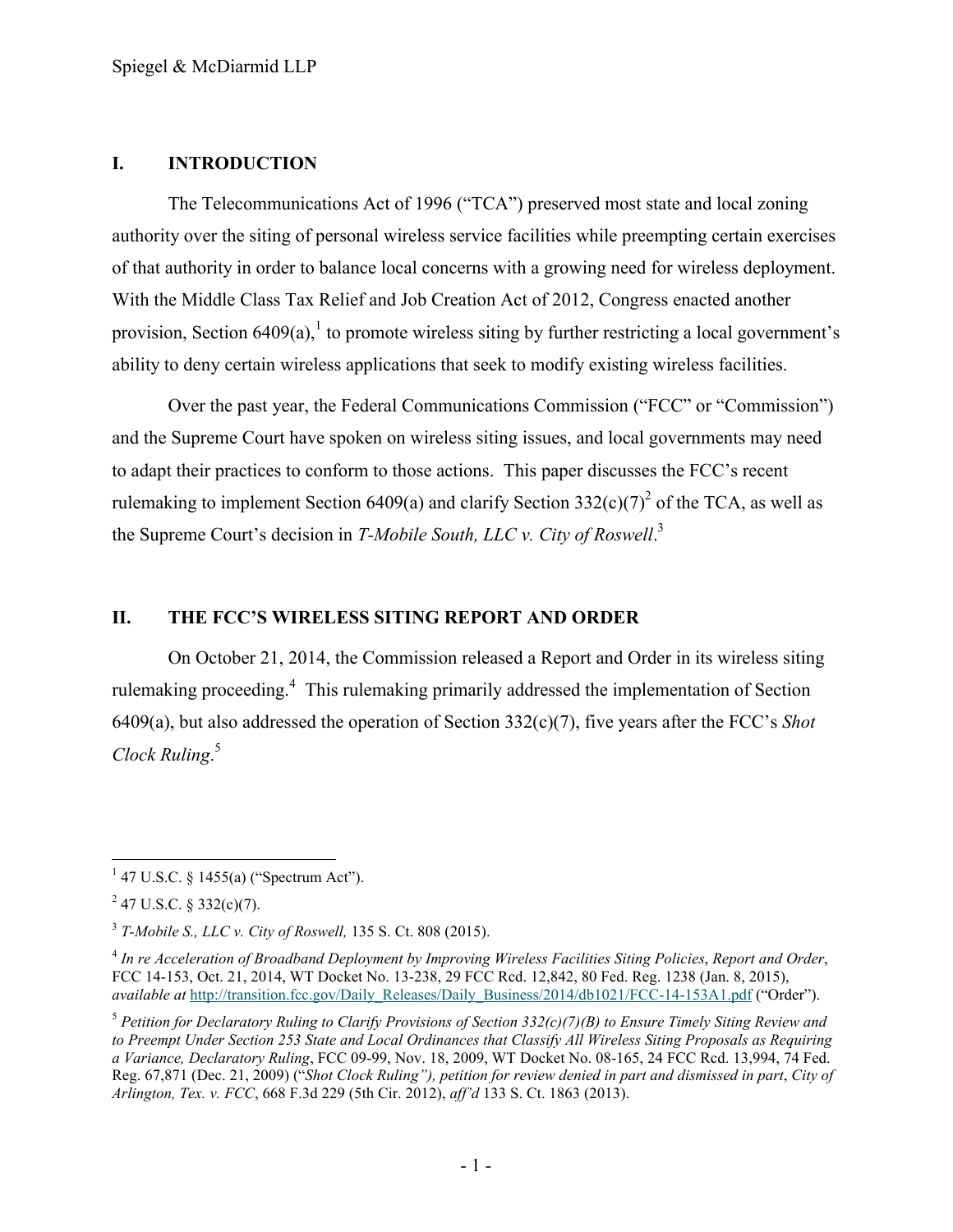### <span id="page-4-0"></span>*A) Background on the Rulemaking*

In early 2014, the FCC sought comment on a proposed rulemaking directed at wireless facilities siting policies.<sup>6</sup> The FCC proposed rules to clarify and implement Section 6409(a) of the Middle Class Tax Relief and Job Creation Act of 2012, to address implementation of the *Shot Clock Ruling*, and to expedite its own environmental and historic preservation review of certain wireless deployments.

# <span id="page-4-1"></span>1. Section 6409(a)

The Spectrum Act was enacted as part of the Middle Class Tax Relief and Job Creation Act of 2012. The Spectrum Act was generally intended to "advance wireless broadband service" for public safety and commercial purposes and provided for the creation of a broadband communications network (known as "FirstNet") for first responders. as recommended by the  $9/11$  Commission.<sup>7</sup> Section 6409(a) of the Spectrum Act provides, in pertinent part, that "a State" or local government may not deny, and shall approve, any eligible facilities request for a modification of an existing wireless tower or base station that does not substantially change the physical dimensions of such tower or base station."<sup>8</sup>

While Section 6409(a) has applied to all local governments since its enactment in 2012, the language's ambiguity has led to different interpretation by industry and local governments. What is an "eligible facilities request"? What is a "substantial change to the physical dimensions of a tower or base station"? What is an existing "tower or base station"? Is Section 6409(a) even constitutional? In its September 26, 2013, NPRM, the Commission tentatively found that it would serve the public interest to establish "rules clarifying the requirements of section 6409(a) to ensure that the benefits of a streamlined review process for collocations and other minor facility modifications are not unnecessarily delayed."<sup>9</sup>

 $\overline{a}$ <sup>6</sup> In re Acceleration of Broadband Deployment by Improving Wireless Facilities Siting Policies, Notice of Proposed Rulemaking, FCC 13-122, Sept. 26, 2013, WT Docket No. 13-238, 28 FCC Rcd. 14,238, 78 Fed. Reg. 234 (Dec. 5, 2013), *available at* http://hraunfoss.fcc.gov/edocs\_public/attachmatch/FCC-13-122A1.docx ("*NPRM*").

<sup>7</sup> H.R. Rep. No. 112-399, at 136 (2012), *reprinted in* 2012 U.S.C.C.A.N. 186, 220.

 $8$  47 U.S.C. § 1455(a).

<sup>9</sup> *NPRM* ¶ 95.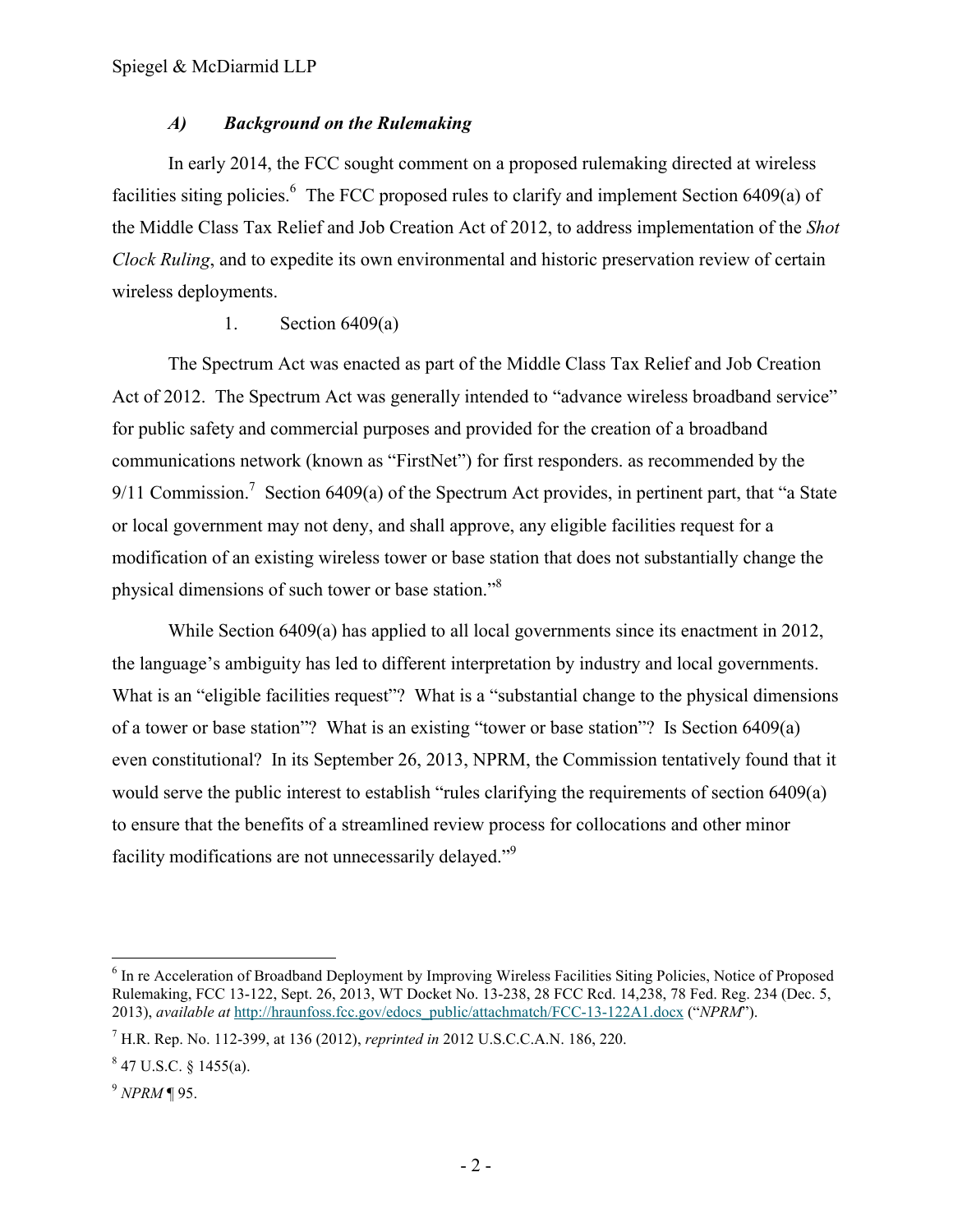In its rulemaking, the Commission proposed defining various terms in Section 6409(a), clarifying Section 6409(a) application procedures, deciding whether Section 6409(a) applies to local governments as property owners, and possible remedies.

# <span id="page-5-0"></span>2. Section 332(c)(7) and the *Shot Clock Ruling*

Section 332(c)(7) provides for limited preemption of state and local zoning authority in the siting of personal wireless service facilities. The statute disallows unreasonable discrimination "among providers of functionally equivalent services"<sup>10</sup> and local government actions that "prohibit or have the effect of prohibiting the provision of personal wireless services."<sup>11</sup> State or local governments may not regulate wireless facilities on the basis of the environmental effects of radio frequency emissions to the extent that a facility complies with FCC regulations on such emissions.<sup>12</sup> State or local governments are also required to act on "any request for authorization to place, construct, or modify personal wireless service facilities within a *reasonable period of time*."<sup>13</sup> The statute requires denials to be in writing and supported by substantial evidence<sup>14</sup> and provides for expedited judicial review.<sup>15</sup>

For more than a decade after its 1996 enactment, interpretation and application of Section 332(c)(7) was the province of the courts—Section 332(c)(7)(B)(v) provides for judicial review. In response to a 2008 industry petition, the Commission took up the question of what constitutes

 $\overline{a}$ <sup>10</sup> 47 U.S.C. § 332(c)(7)(B)(i)(I). *See AT&T Wireless PCS, Inc. v. City Council of Va. Beach*, 155 F.3d 423, 426-28 (4th Cir. 1998) (finding no unreasonable discrimination).

<sup>11</sup> 47 U.S.C. § 332(c)(7)(B)(i)(II). *See New Cingular Wireless PCS, LLC v. Fairfax Cnty. Bd. of Supervisors,* 674 F.3d 270, 275-77 (4th Cir. 2012) (discussing what constitutes a prohibition under Section 332(c)(7)(B)(i)(II)); *APT Pittsburgh Ltd. P'ship v. Penn Twp. Butler Cnty.*, 196 F.3d 469, 480 (3d Cir. 1999).

<sup>12</sup> 47 U.S.C. § 332(c)(7)(B)(iv). *But see Sprint Spectrum L.P. v. Mills*, 283 F.3d 404, 420-21 (2d Cir. 2002) (upholding governmental entity's lease provision addressing radiofrequency emissions).

 $13$  47 U.S.C. § 332(c)(7)(B)(ii) (emphasis added).

<sup>14</sup> 47 U.S.C. § 332(c)(7)(B)(iii). *See* H.R. Rep. No. 104-458, at 208 (1996), *reprinted in* 1996 U.S.C.C.A.N. 124, 223 ("The phrase 'substantial evidence contained in a written record' is the traditional standard used for judicial review of agency actions."). *See also MetroPCS, Inc. v. City and Cnty. of S.F.*, 400 F.3d 715, 721-23 (9th Cir. 2005) (discussing how different Courts of Appeal have interpreted the "in writing" requirement); *Sw. Bell Mobile Sys., Inc. v. Todd*, 244 F.3d 51, 58-59 (1st Cir. 2001) (describing substantial evidence standard).

<sup>15</sup> 47 U.S.C. § 332(c)(7)(B)(v). *See* H.R. Rep. No. 104-458, at 209 (1996), *reprinted in* 1996 U.S.C.C.A.N. 124, 223-24 (noting that the party making the appeal may choose to seek judicial review in the appropriate Federal district court or a State court of competent jurisdiction). Courts have held that the appropriate remedy is an injunction ordering the local government to issue the permit. *See, e.g.*, *Omnipoint Corp. v. Zoning Hearing Bd.,* 181 F.3d 403, 409-10 (3d Cir. 1999); *Cellular Tel. Co. v. Town of Oyster Bay,* 166 F.3d 490, 497 (2d Cir. 1999).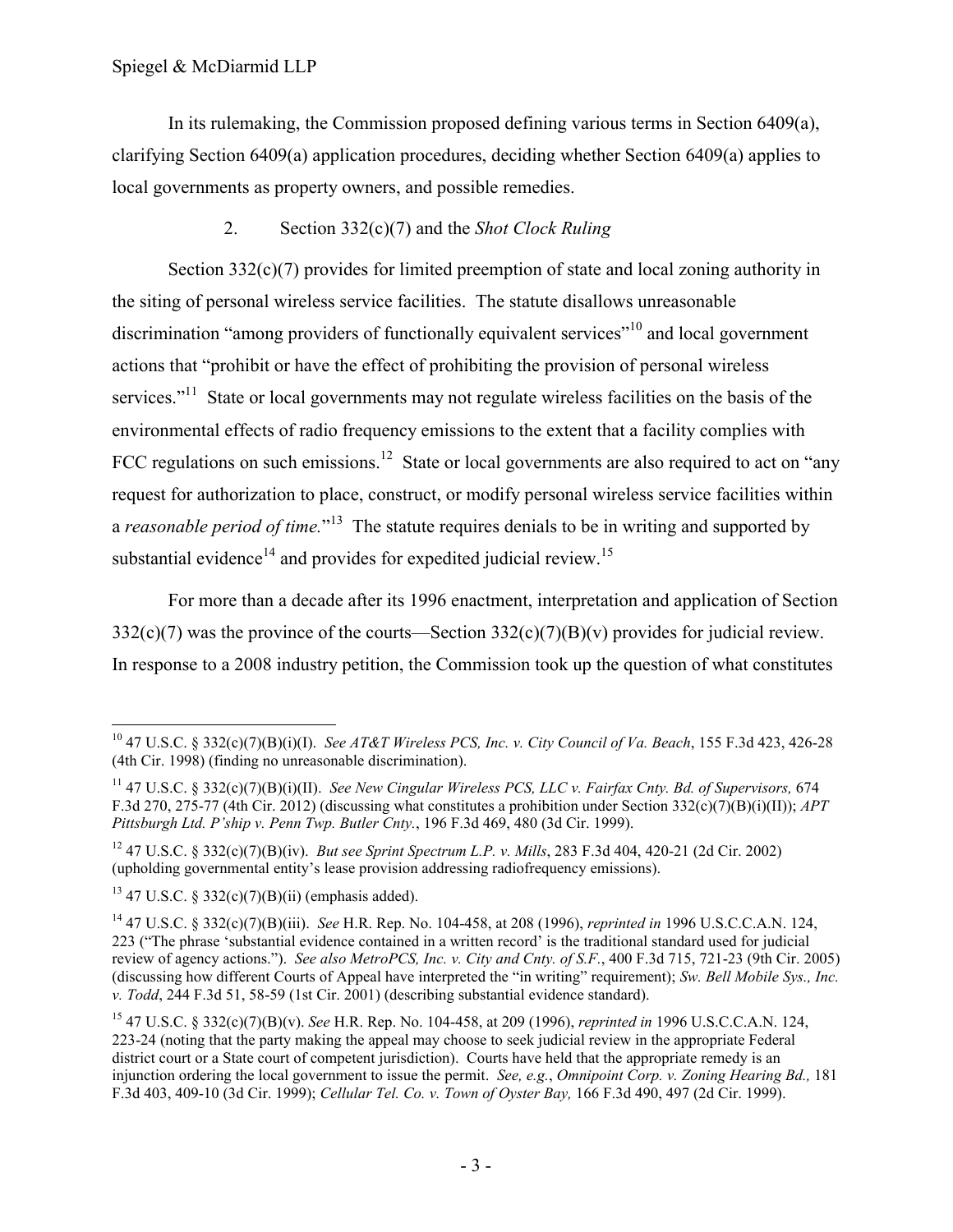a "reasonable period of time" for the purpose of Section  $332(c)(7)(B)(ii)$ .<sup>16</sup> The Commission defined a "presumptively 'reasonable period of time' beyond which inaction on a personal wireless service facility siting application will be deemed a 'failure to act'" as 90 days for collocation applications, and 150 days for applications other than collocations.<sup>17</sup> These timeframes take into account whether applications are complete, and the local government must notify the applicant within 30 days if it finds an application to be incomplete.<sup>18</sup>

Although several cities sought judicial review of the FCC's decision, *City of Arlington, Tex. v. FCC*, 668 F.3d 229, 236 (5th Cir. 2012), *aff'd*, 133 S. Ct. 1863, 1873 (2013), the courts granted the FCC deference and upheld the FCC's decision. This left local governments in the position of having to challenge the presumed reasonableness of the "shot clock" in a particular case, at which point the presumption of reasonableness would disappear and the reviewing court would evaluate competing evidence.

In its new rulemaking, the Commission considered several aspects of Section 332(c)(7), post-*Shot Clock Ruling*. The Commission evaluated municipal property siting preferences , determinations that applications are complete, local moratoria, application of the *Shot Clock Ruling* to distributed antenna systems ("DAS") and small cell deployments, the definition of collocation, and remedies.

<span id="page-6-0"></span>3. Historic Preservation and Environmental Reviews

The Commission proposed to refine its environmental and historic preservation review processes under the National Environmental Policy Act ("NEPA") and the National Historic Preservation Act ("NHPA") with the aim of ensuring that rapid, efficient, and affordable radio communications services are widely available. In particular, the Commission sought to address new wireless technologies, including DAS and small cell systems.

# <span id="page-6-1"></span>*B) The FCC's Final Rules*

The Commission's Report and Order was somewhat of a mixed bag for local governments. While wireless providers did not get everything on their list, there are some areas

 $\overline{a}$ <sup>16</sup> *Shot Clock Ruling* ¶ 2.

<sup>&</sup>lt;sup>17</sup> *Shot Clock Ruling*  $\P$  19. The Commission found that defining timeframes would lend clarity to Section 332(c)(7) and "ensur[e] that the point at which a State or local authority 'fails to act' is not left so ambiguous that it risks depriving a wireless siting applicant of its right to redress." *Id.*, ¶ 41.

 $^{18}$  *Id.*, ¶ 53.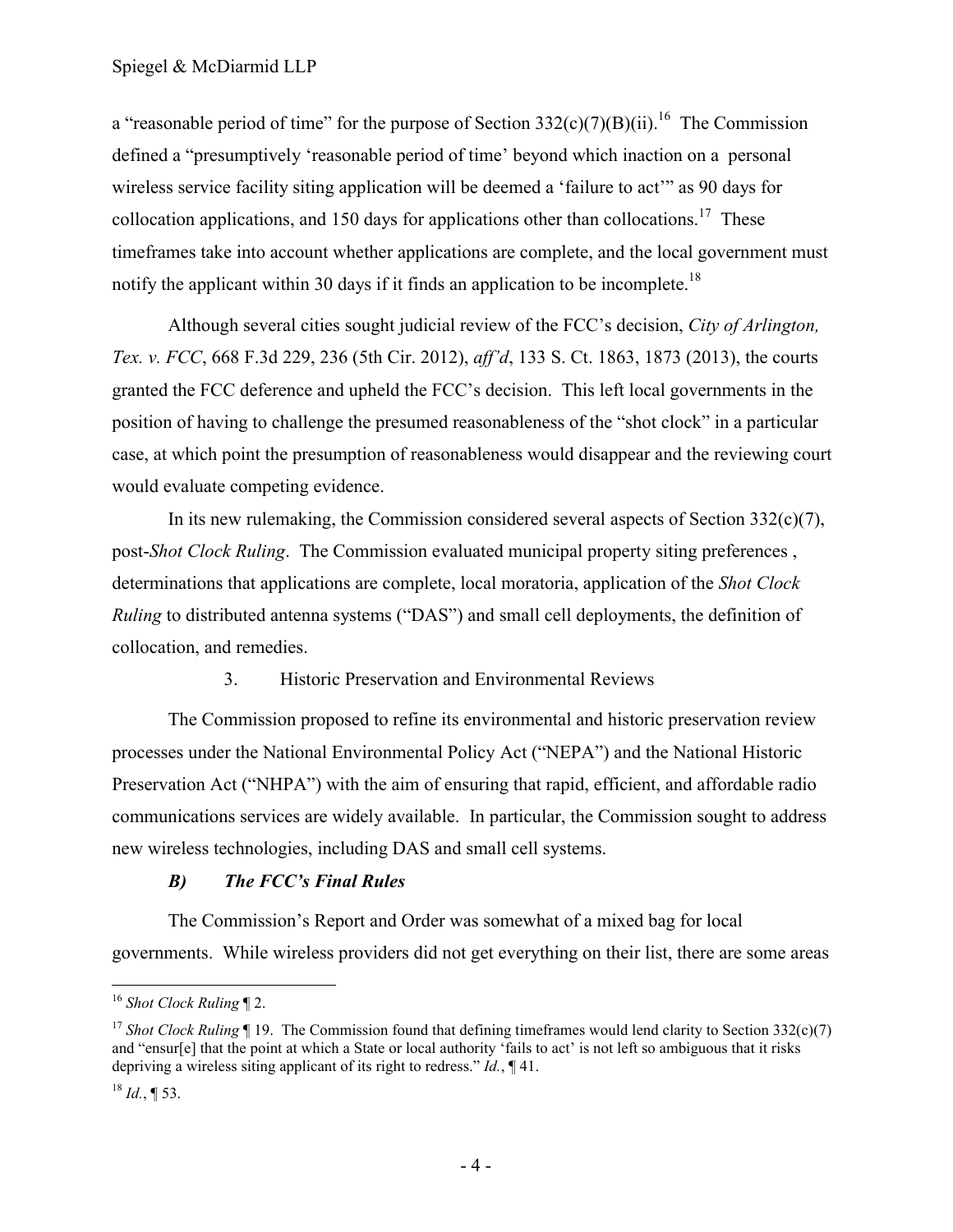where local governments will likely need to revise their practices to conform to the new rules. The Order was published in the *Federal Register* on January 8, 2015. The new Section 6409(a) rules took effect on April 8, 2015, 90 days after publication.<sup>19</sup>

- <span id="page-7-0"></span>1. Section 6409(a)
	- a) Definitions

The Commission generally interpreted terms in Section 6409(a) broadly.

*Transmission equipment* means "any equipment that facilitates transmission for any Commission-licensed or authorized wireless communication service, including, but not limited to, radio transceivers, antennas and other relevant equipment associated with and necessary to their operation, including coaxial or fiber-optic cable, and regular and backup power supply."<sup>20</sup>

**Tower** includes "any structure built for the sole or primary purpose of supporting any Commission-licensed or authorized antennas and their associated facilities.<sup>"21</sup> **Base station** is "the equipment and non-tower supporting structure at a fixed location that enable Commissionlicensed or authorized wireless communications between user equipment and a communications network" and includes any equipment associated with wireless communications service.<sup>22</sup> An *existing* base station is a structure supporting or housing, at the time of the application, an antenna, transceiver, or other associated equipment that constitutes part of a "base station," even if the particular structure was not built for the sole or primary purpose of providing such support.<sup>23</sup> This should preserve state and local authority to review the *first* base station deployment that would bring any non-tower support structure (such as a building, utility or light pole, or water tower) within the scope of Section  $6409(a)$ .<sup>24</sup>

*Collocation* means "the mounting or installation of transmission equipment on an eligible support structure for the purpose of transmitting and/or receiving radio frequency signals for

 $^{20}$  *Id.*, ¶ 160.

- $^{21}$  *Id.*, ¶ 166.
- $^{22}$  *Id.*, ¶ 167.
- $^{23}$  *Id.*, ¶ 168.
- $^{24}$  *Id.*, ¶ 174.

<sup>19</sup> Order ¶ 242.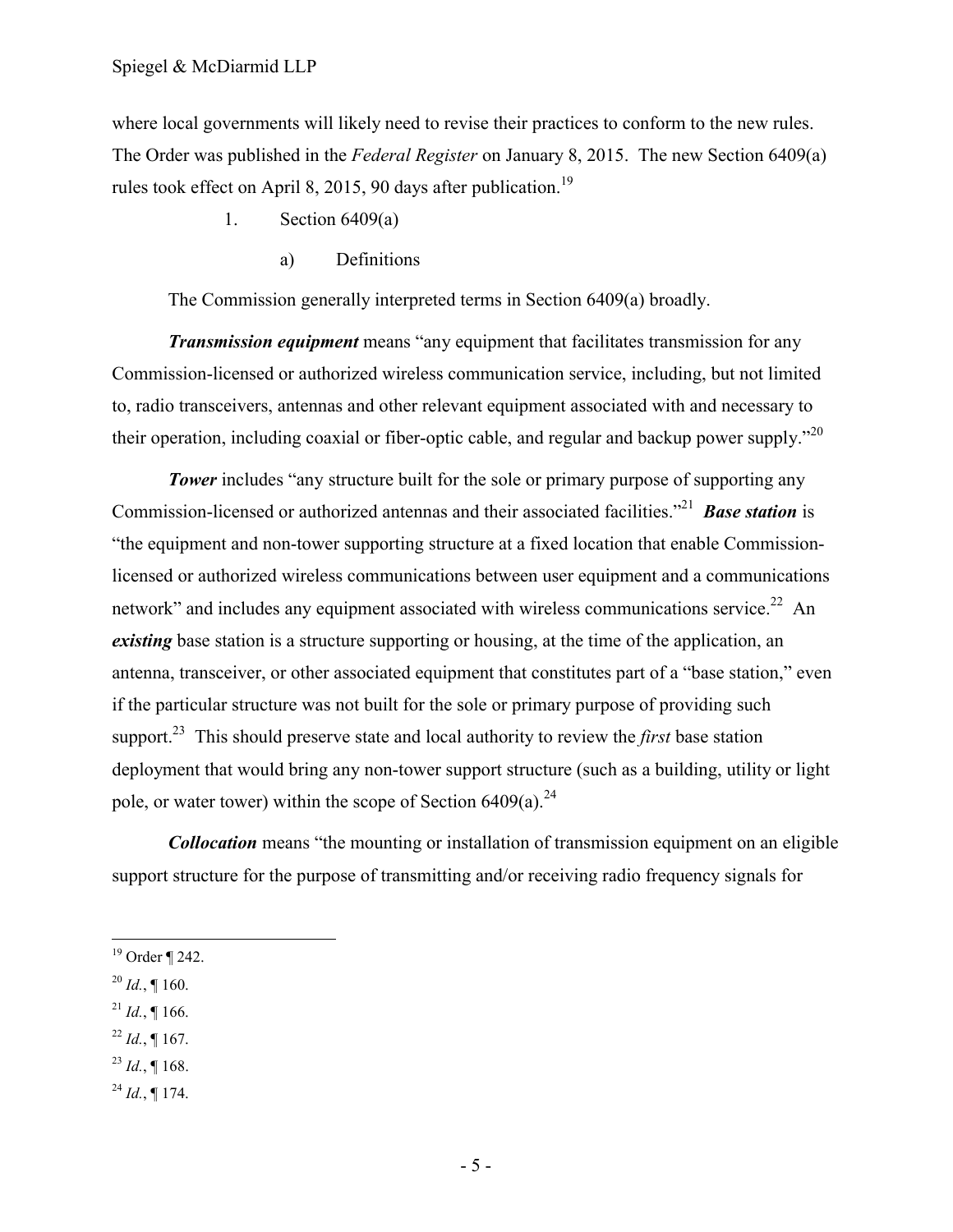communications purposes."<sup>25</sup> *Eligible support structure* means any structure that is a "tower" or "base station."<sup>26</sup> However, the definition of "collocation" does *not* "require local governments to approve deployments on anything that could house or support a component of a base station" but which does not currently do so.<sup>27</sup> Eligible facilities request includes "hardening through structural enhancement where such hardening is necessary for a covered collocation, replacement, or removal of transmission equipment, but does not include replacement of the underlying structure."<sup>28</sup> It also includes any "modification of an existing wireless tower or base station that involves collocation, removal, or replacement of transmission equipment."<sup>29</sup>

A modification *substantially changes the physical dimensions* of a tower or base station (and thus falls outside of Section 6409(a)) if it meets any of the following:

- 1. For towers outside of public rights-of-way ("ROW"), it increases the height of the tower by more than 10% *or* by the height of one additional antenna array with separation from the nearest existing antenna not to exceed 20 feet, whichever is greater;
- 2. For towers in the ROW and all base stations, it increases the height of the tower or base station by more than 10% or 10 feet, whichever is greater;
- 3. For towers outside the ROW, it protrudes from the edge of the tower more than 20 feet, or more than the width of the tower structure at the level of the appurtenance, whichever is greater;
- 4. For towers in the ROW and all base stations, it protrudes from the edge of the structure more than 6 feet;
- 5. It involves installation of more than the standard number of new equipment cabinets for the technology involved, but not to exceed four cabinets;
- 6. It entails any excavation or deployment outside of the current site of the tower or base station;<sup>30</sup>

<sup>26</sup> *Id.*

 $\overline{a}$  $^{25}$  *Id.*, ¶ 178.

 $^{27}$  *Id.*, ¶ 179.

 $^{28}$  *Id.*, ¶ 180.

<sup>&</sup>lt;sup>29</sup> *Id.* Note, "replacement" only refers to the replacement of transmission equipment, not the replacement of an existing wireless tower or the support structure on which base station equipment is located. *Id.*, ¶ 181.

 $30$  For towers outside the ROW, "site" is defined as the current boundaries of the leased or owned property surrounding the tower and any access or utility easements currently related to the site. *Id.*, ¶ 198. For other towers and all base stations, the "site" is further restricted to that area in proximity to the structure and to other transmission equipment already deployed on the ground. *Id.*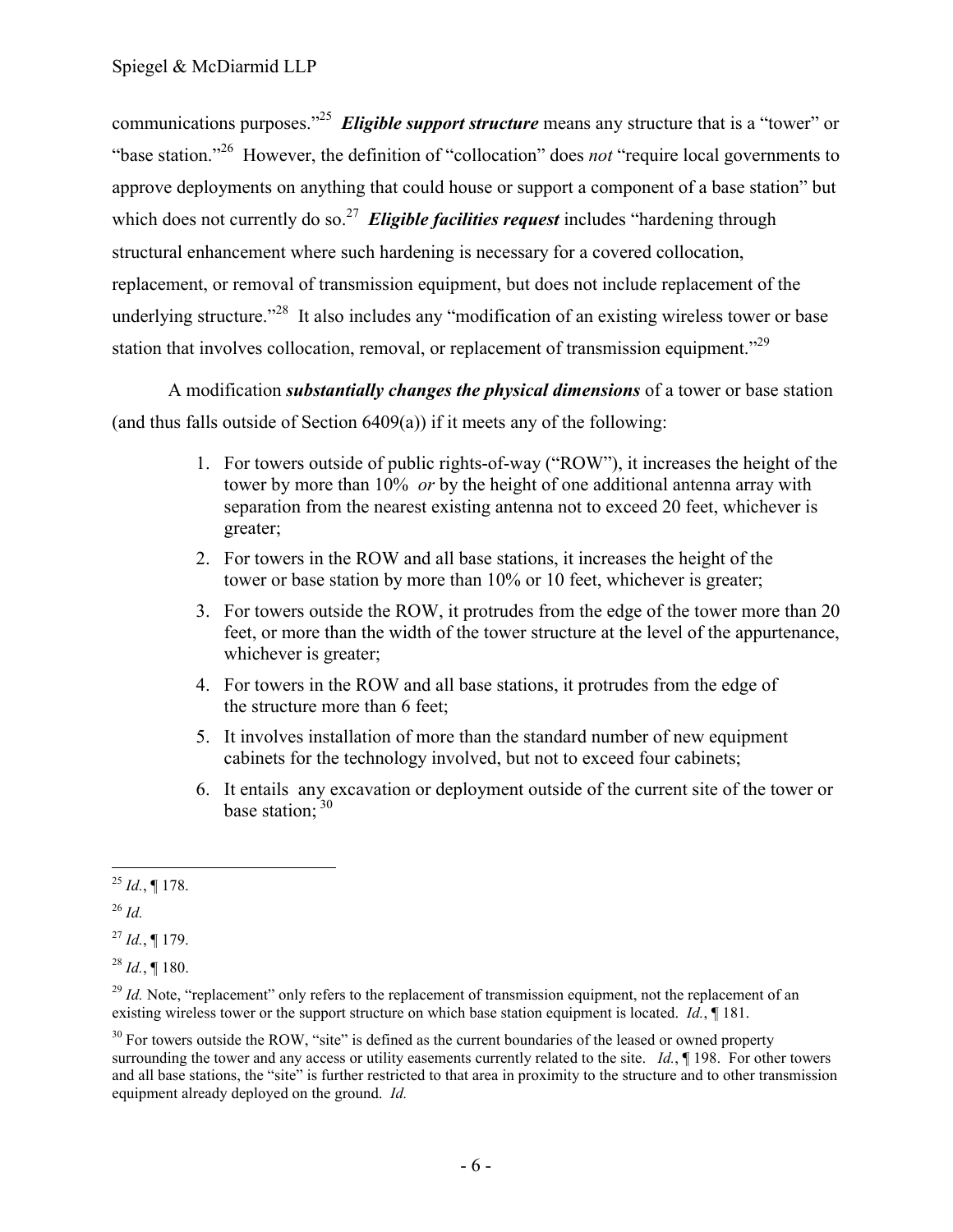- 7. It would defeat the existing concealment/camouflage elements of the tower or base station; or
- 8. It does not comply with conditions associated with the locality's prior zoning approval of construction or modification of the tower or base station, unless the non-compliance is due to an increase in height, increase in width, addition of cabinets, or new excavation that does not exceed the corresponding "substantial change" thresholds.<sup>31</sup>

In addition, "modifications of an existing tower or base station that occur after the passage of the Spectrum Act will not change the [pre-Spectrum Act] baseline for purposes of measuring substantial change."<sup>32</sup> Where the deployments will be separated horizontally (e.g., on a rooftop), changes in height should be measured from the original support structure.<sup>33</sup>

b) Application Review Process and Remedies

Local review must be finished within 60 days, including any review to determine whether an application is complete.<sup>34</sup> The only exceptions are where (a) there is mutual agreement to an extension of time, or (b) the locality informs the applicant within 30 days of the submission that the application is incomplete. $35$ 

If the locality determines that Section 6409(a) does not apply to a particular siting application, then the presumptively reasonable timeframe under the Section 332(c)(7) *Shot Clock Ruling* will begin to run from the issuance of the locality's decision that the application is not covered by Section 6409(a).<sup>36</sup> In cases where both provisions apply, Section 6409(a) governs.<sup>37</sup>

 $^{35}$  *Id.*, 1217.

<sup>37</sup> *Id.*

 $\overline{a}$  $31$  *Id.*,  $\P$  187. Note, this is informed by, but has some differences from, the Collocation Agreement's definition of "substantial increase in size." *Id.*, ¶¶ 190-93.

 $32$  *Id.*, 197.

<sup>33</sup> *Id.*, ¶ 188.

<sup>34</sup> *Id.*, ¶ 215. The timeline continues to run regardless of any local moratoria. *Id.*, ¶ 219.

<sup>36</sup> *Id.*, ¶ 220.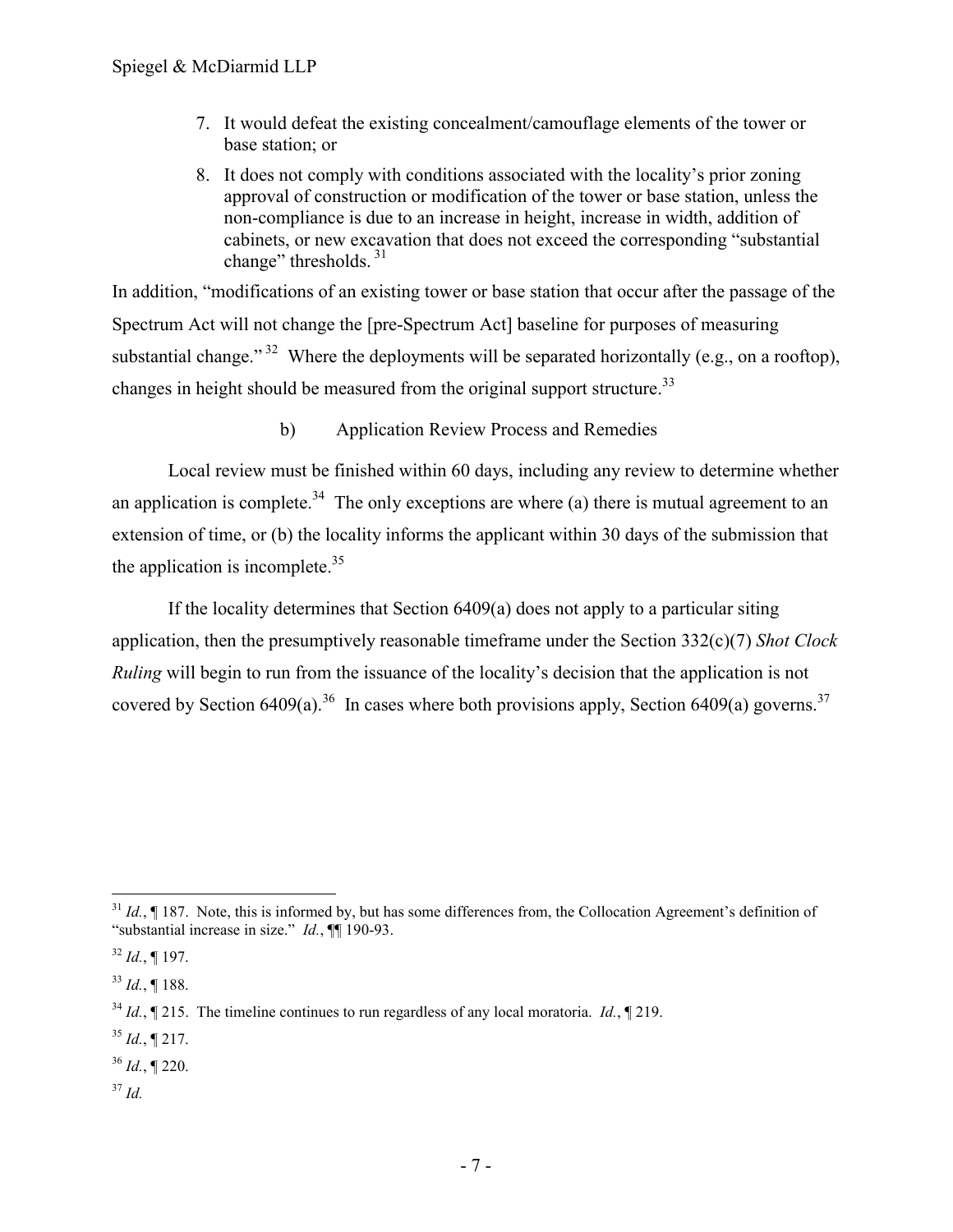When informing a Section 6409(a) applicant that its application is incomplete, a local government may only require the applicant to provide documentation that is "reasonably related to determining whether the request meets the requirements of [Section 6409(a)].<sup>338</sup>

A Section 6409(a) request will be "deemed granted" if not approved within the 60-day period, accounting for any tolling.<sup>39</sup> The deemed grant will not become effective, however, until the applicant notifies the locality that the application has been deemed granted.<sup>40</sup> A local government may challenge an applicant's written notification of a deemed grant in court.<sup>41</sup>

In approving a Section 6409(a) request, a local government may require a request to comply with "generally applicable building, structural, electrical, and safety codes or with other laws codifying objective standards reasonably related to health and safety."<sup>42</sup> Additionally, because of how the Commission defined "substantially changes the physical dimensions," a local government may impose existing camouflage requirements on a Section 6409(a) request.

c) Non-Application to Municipalities in their Proprietary Capacities

The Commission concluded that Section 6409(a) only applies to state and local governments acting in their role as land use regulators and *not* in their proprietary capacities.<sup>43</sup> The Commission declined to elaborate on the application of this principle to particular circumstances under Section 6409(a), noting that the Section  $332(c)(7)$  case law can provide guidance.<sup>44</sup> However, there is an open question around applications for collocations in the ROW because of the status of the ROW and the Commission's Section 6409(a) definitions for collocations in the ROW.

- $42$  *Id.*, **[202.**]
- <sup>43</sup> *Id.*, ¶ 239.
- <sup>44</sup> *Id.*, ¶ 240.

<sup>&</sup>lt;sup>38</sup> *Id.*,  $\P$  214. Although the Order is somewhat ambiguous on this point, the Commission stated that, when seeking further information on an incomplete application, a locality *cannot* require the wireless provider to furnish the locality with documentation proving the need for the proposed modification. *Id.*

 $39$  *Id.*,  $\P$  216. Unlike the case with the Section 332(c)(7) shot clocks, a municipality may not rebut a claim of failure to act under Section 6409(a) by demonstrating that a longer review period was reasonable.

 $^{40}$  *Id.*, ¶ 226.

 $^{41}$  *Id.*, ¶ 231.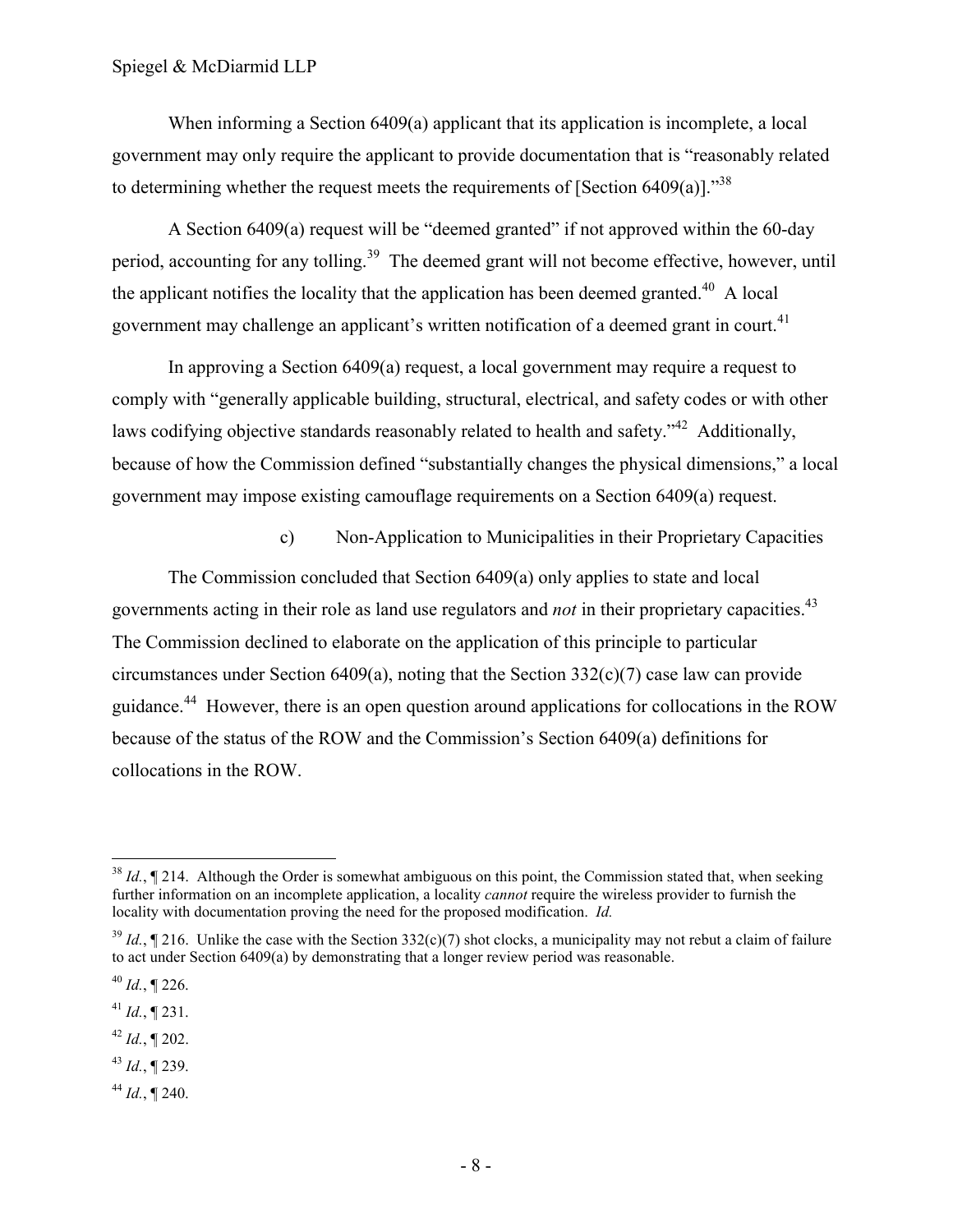- <span id="page-11-0"></span>2. Section 332(c)(7)
	- a) Completeness of Applications

The Commission provided some guidance as to how local governments should handle incomplete wireless siting applications. The *Shot Clock Ruling's* presumptively reasonable timeframe begins to run when the application is first submitted, not when it is deemed complete.<sup>45</sup> To toll the shot clock, any request by a locality for additional information must specify the city code provision, ordinance, application instruction, or otherwise publicly-stated procedures that require the information to be submitted.<sup>46</sup> Once an applicant submits additional information, the shot clock begins to run again; the reviewing authority has 10 days to notify the applicant that the additional submission did not complete the application.<sup>47</sup> Any subsequent determination by a locality that an application remains incomplete may be based only on the applicant's failure to supply the information that the locality requested within the first 30 days.  $48$ 

#### b) Local Moratoria

The Commission clarified that the presumptively reasonable timeframes of the *Shot Clock Order* run regardless of any applicable local moratorium on wireless siting applications. 49 Thus, local moratoria on siting applications to, for example, update applicable zoning regulations, do not stop the shot clock.

#### c) Application to DAS and Small Cell Deployments

The Commission found that the *Shot Clock Ruling*'s timeframes apply to DAS and small cell applications.<sup>50</sup> The Commission noted that some jurisdictions did not apply the shot clocks to these deployments and wanted to clarify this issue. If a deployment requires new poles,

*<sup>45</sup> Id*., ¶ 258.

<sup>46</sup> *Id.*, ¶ 260. The *Shot Clock Ruling* required such requests to be made within 30 days.

 $47$  *Id.*, ¶ 259.

<sup>48</sup> *Id.*

<sup>49</sup> *Id.*, ¶ 265.

<sup>50</sup> *Id.*, ¶ 270 ("to the extent DAS or small-cell facilities, including third-party facilities such as neutral host DAS deployments, are or will be used for the provision of personal wireless services, their siting applications are subject to the same presumptively reasonable timeframes that apply to applications related to other personal wireless service facilities").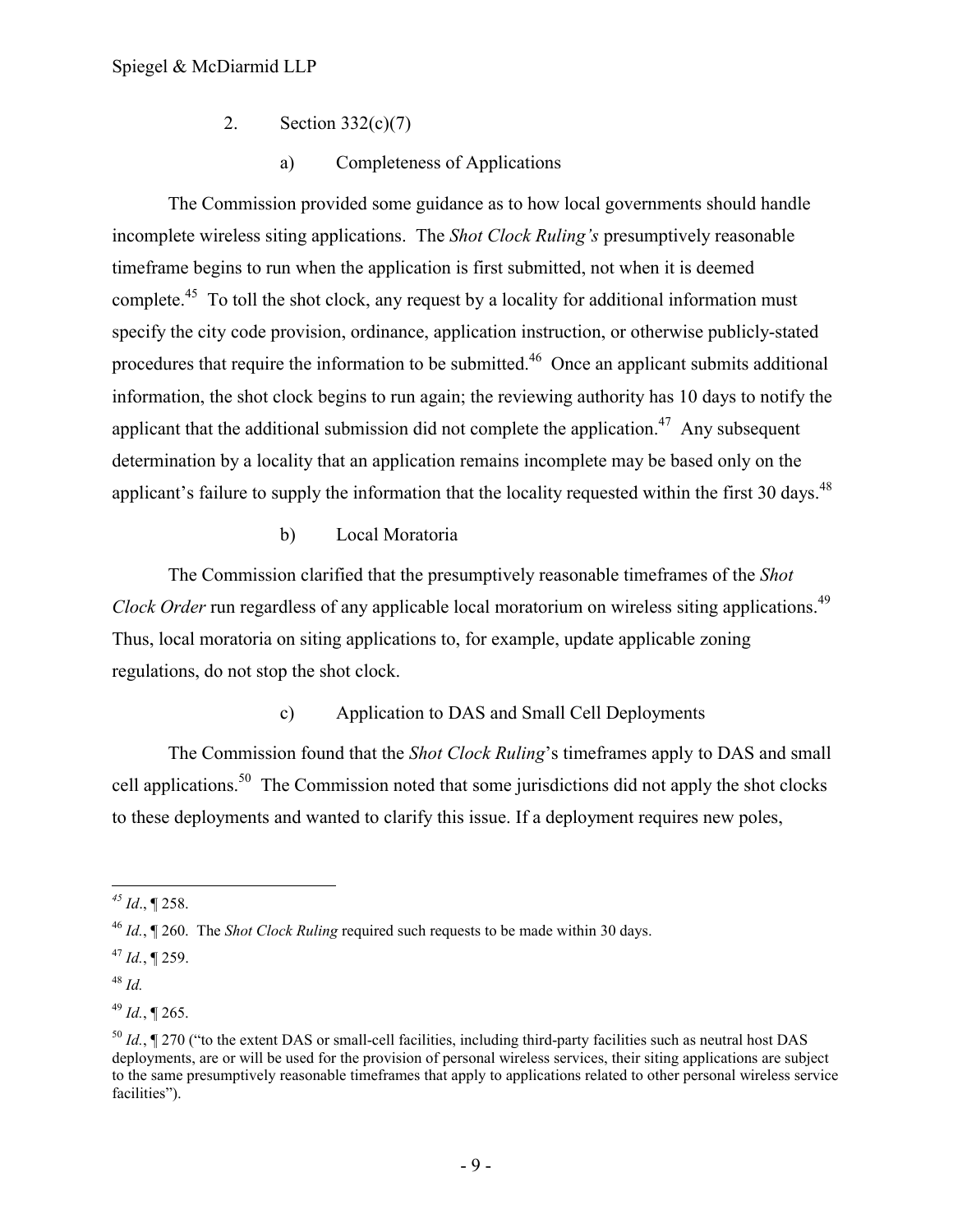however, that will be subject to the 150-day shot clock for new construction (not the 90-day collocation shot clock).

#### d) Preferences for Deployments on Municipal Property

The Commission found that municipal property preferences are not *per se* discriminatory or otherwise a violation of Section 332(c)(7).<sup>51</sup> Any such violation would need to be argued on a case-by-case basis.<sup>52</sup>

# e) Definition of Collocation

The Commission declined to make any changes or clarifications to the standard for determining what is a "collocation" subject to the 90-day shot clock.<sup>53</sup> The Commission also noted that some collocation applications that are covered by Section 332(c)(7) are not "eligible facilities requests" for the purposes of Section 6409(a), and there is a rationale for preserving distinct standards for the two provisions. $54$ 

#### f) Remedies

The Commission declined to adopt a "deemed granted" remedy for state or local government failures to act within the Section  $332(c)(7)$  shot clocks.<sup>55</sup> However, the Commission did observe that absent some compelling need for additional time to review the application, it would be appropriate for a reviewing court to treat a locality's failure to comply with the presumptively reasonable shot clock as "significant factors weighing in favor of such [injunctive] relief."<sup>56</sup>

- <span id="page-12-0"></span>3. Historic Preservation and Environmental Reviews
	- a) National Environmental Policy Act

"Antenna," as used in the Commission's existing Note 1 categorical exclusion (the "mounting of antenna(s) on existing buildings and antenna towers"), encompasses all on-site equipment associated with the antenna, including transceivers, cables, wiring, converters, power

- <sup>54</sup> *Id.*, ¶ 277.
- <sup>55</sup> *Id.*, ¶ 284.
- <sup>56</sup> *Id.*

 $\overline{a}$  $^{51}$  *Id.*,  $\sqrt{\phantom{a}}$  280. Any such violation would be determined on a case-by-case basis.

<sup>52</sup> *Id.*

<sup>53</sup> *Id.*, ¶ 276.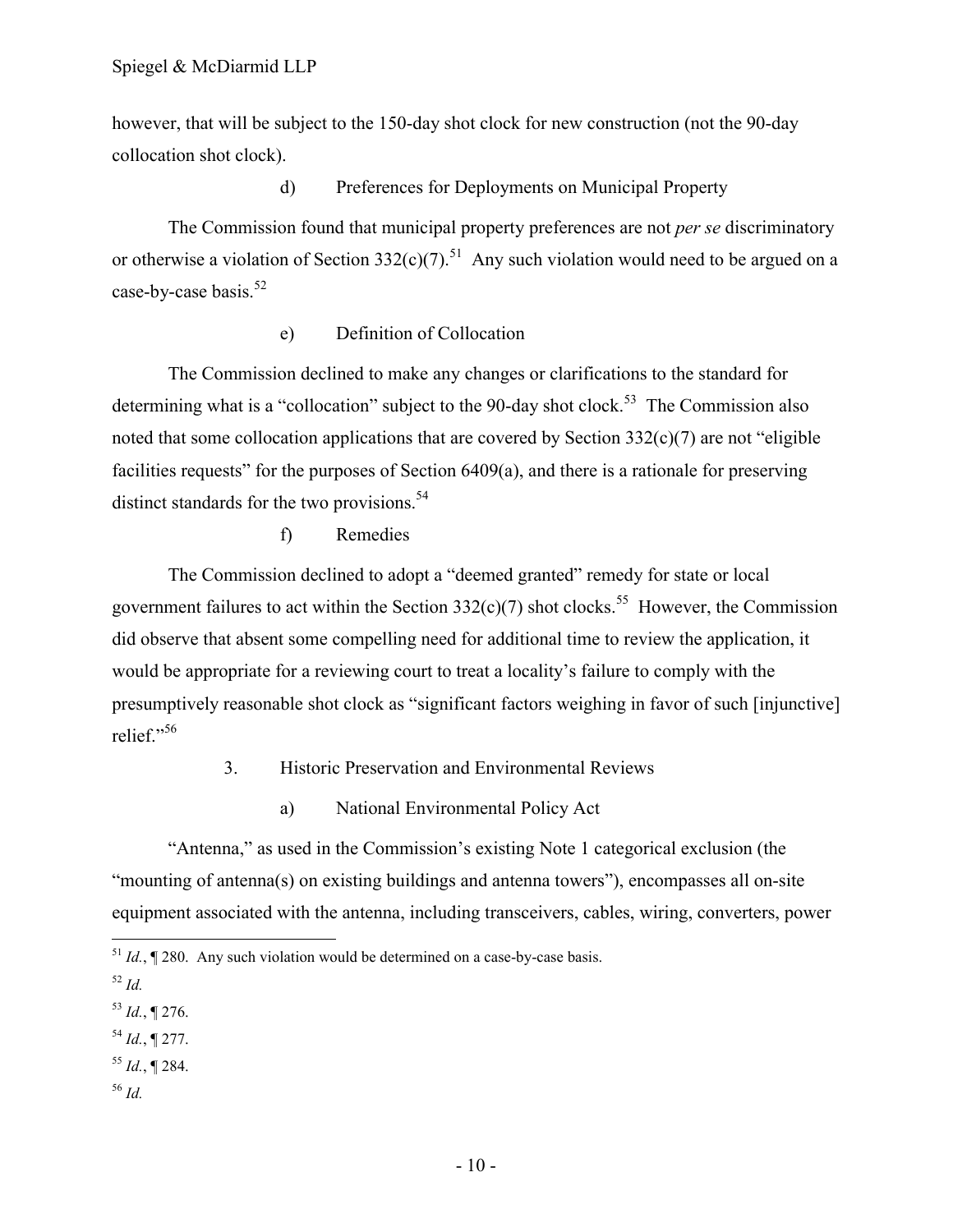supplies, equipment cabinets and shelters, and other comparable equipment.<sup>57</sup> Leaks or spills resulting from generator maintenance are not federal actions subject to NEPA.<sup>58</sup>

The NEPA exclusion for mounting antennas "on" existing buildings applies to installations in the interior of existing buildings. $59$ 

The FCC extended the NEPA categorical exclusion for collocations on towers and buildings to collocations on other existing man-made structures.<sup>60</sup> This includes collocations on utility poles, light poles, road signs, and water towers. $61$ 

There is a new exclusion for certain wireless facilities deployed in above-ground utility and communications  $\text{ROWs}^{62}$  This exclusion includes deployments on new or replacement poles if: (1) the facility is located in a ROW designated by a federal, state, local, or tribal government for communications towers, above-ground utility transmission or distribution lines, or any associated structures and equipment; (2) the ROW is in active use for such designated purposes; and (3) the facility will not constitute a substantial increase in size over existing support structures that are located in the ROW within the vicinity of the proposed construction.<sup>63</sup>

#### b) National Historic Preservation Act

There is a new exclusion from FCC NHPA review for collocations on existing utility structures, including utility poles and electric transmission towers.<sup>64</sup> This exclusion only applies where the deployment meets specified size limitations and involves no new ground disturbance.<sup>65</sup> It also only applies to collocations on utility structures where historic preservation

 $^{63}$  *Id.*, ¶ 61.

<sup>65</sup> *Id.*

 $\overline{a}$  $^{57}$  *Id.*, ¶ 41.

<sup>&</sup>lt;sup>58</sup> *Id.* The Order does not explain how the Commission's construction of Section 6409(a), which provides that generally applicable public safety and health requirements apply to Section 6409(a) applications, squares with this statement.

 $^{59}$  *Id.*, ¶ 48.

 $60$  *Id.*, **[** 52.

 $^{61}$  *Id.*, ¶ 54.

 $62$  *Id.*,  $\sqrt{ }$  60 (incorporated into FCC rules as Note 4 to Section 1.1306).

<sup>64</sup> *Id.*, ¶ 90.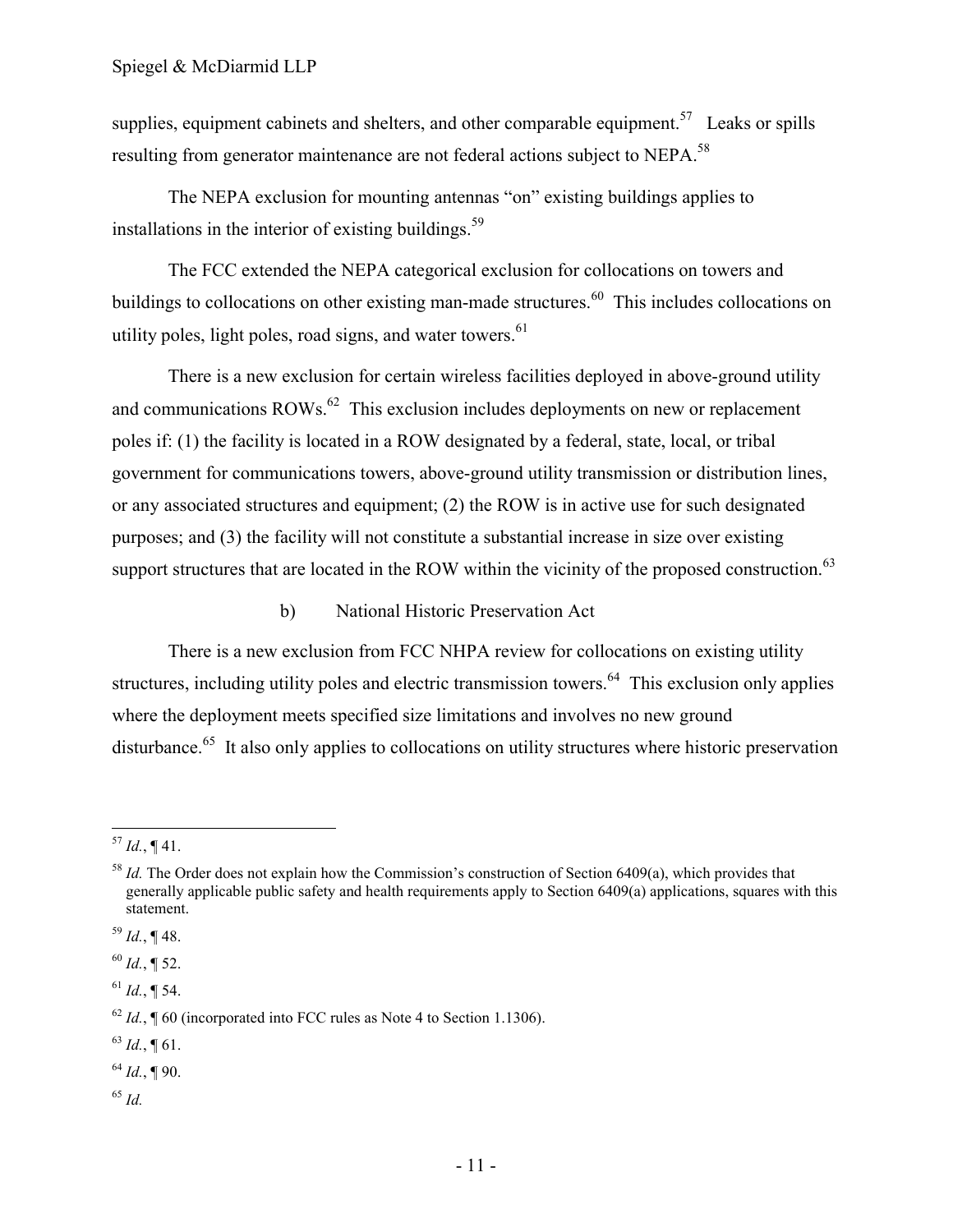review is currently required under existing rules solely because the structures are more than 45 years old.<sup>66</sup>

There also is a new exclusion for collocations on buildings and other non-tower structures.<sup>67</sup> To qualify for this exclusion, several conditions must be met, including: (1) there must be an existing antenna on the building or structure; (2) one of several criteria to mitigate antenna visibility must be satisfied; (3) the new antenna must comply with all zoning conditions and historic preservation conditions applicable to existing antennas in the same vicinity that directly mitigate or prevent adverse visual effects, such as camouflage requirements; and (4) the deployment must involve no new ground disturbance.<sup>68</sup>

#### <span id="page-14-0"></span>*C) Summary*

The Report and Order places significant new restrictions on local government land use and zoning authority over wireless facilities and it will require many localities to modify their procedures, and potentially local ordinances, to comply. Some local governments have sought Court of Appeals review of the Report and Order, but the effective date of the rules has not been stayed.

#### <span id="page-14-1"></span>**III.** *T-MOBILE SOUTH, LLC* **v***. CITY OF ROSWELL*

On January 14, 2015, the Supreme Court issued its decision in *T-Mobile South, LLC v.*  City of Roswell.<sup>69</sup> This case has implications for the procedures that local governments must use in denying a wireless siting application under Section 332(c)(7).

 $\overline{a}$ <sup>66</sup> *Id.* If a wireless deployment would trigger historic preservation review for other reasons—such as being within the boundary of a historic district or within 250 feet of the boundary of a historic district—this exclusion would not apply. *Id.*

<sup>67</sup> *Id.*, ¶ 97.

<sup>&</sup>lt;sup>68</sup> *Id.* Like the new exclusion for collocations on existing utility structures, this new targeted exclusion applies only to collocations where historic preservation review would otherwise be required under existing rules solely because the structures are more than 45 years old*. Id.*

 $^{69}$  135 S. Ct. 808 (2015). Oral argument recording and all briefs are available at http://www.scotusblog.com/casefiles/cases/t-mobile-south-llc-v-city-of-roswell/.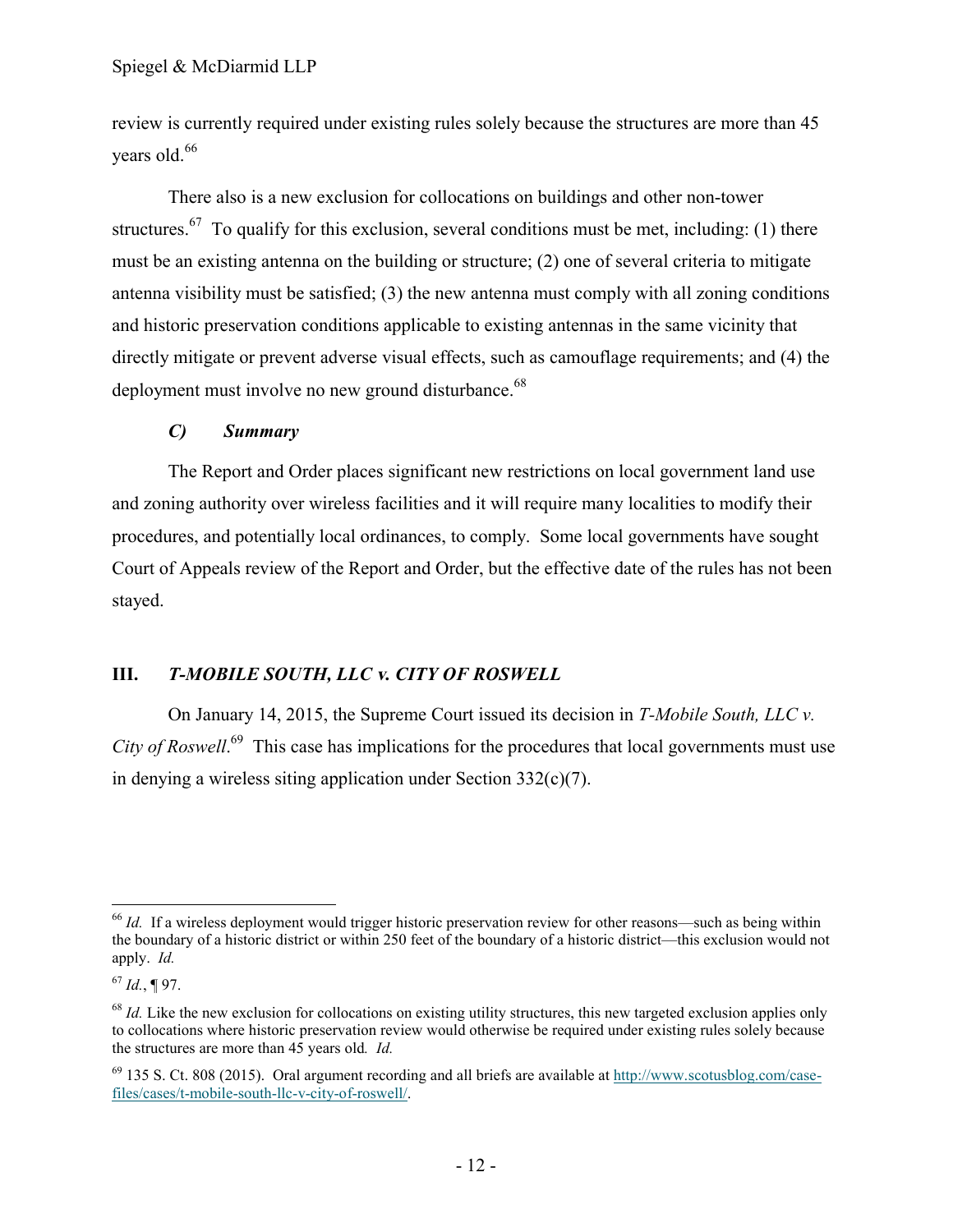# <span id="page-15-0"></span>*A) Background*

This case arose from the City's 2010 denial of T-Mobile's application to construct a cell tower. Following a public hearing to consider the application, the City sent T-Mobile a short letter notifying it of the denial and providing instructions for obtaining the written minutes of that hearing. T-Mobile filed suit challenging the City's decision in district court, and that court held that the City failed to satisfy the "in writing" requirement of 47 U.S.C. § 332(c)(7)(B)(iii), which provides:

> Any decision by a State or local government or instrumentality thereof to deny a request to place, construct, or modify personal wireless service facilities shall be in writing and supported by substantial evidence contained in a written record.

After finding that the City failed to comply with the "in writing" requirement, the district court imposed the draconian remedy of granting an injunction requiring the City to grant T-Mobile's application. Both this harsh remedy, as well as the court's excessive focus on the "in writing" language (as opposed to the substantial evidence requirement or other substantive requirements of Section 332(c)(7)), marked this case as unusual.

The City appealed to the Eleventh Circuit, which reversed and remanded.<sup>70</sup> Citing its earlier decision in *T-Mobile South, LLC v. City of Milton*, 728 F.3d 1274 (11th Cir. 2013), the court found that the collection of documents available to T-Mobile—the City Council meeting minutes, the transcript of the meeting, and the denial letter—satisfied the "in writing" requirement. The Eleventh Circuit sent the case back to the district court to consider T-Mobile's merits challenges.

T-Mobile sought *certiorari* on the "in writing" requirement issue, which the Court granted. Arguments were held in November 2014. Industry *amici* were heavily stacked on T-Mobile's side; on the City's side, Spiegel attorneys Tim Lay, Katharine Mapes, and Jessica Bell, through the State and Local Legal Center, filed an *amicus* brief on behalf of the National League of Cities, the National Association of Counties, the U.S. Conference of Mayors, the International Municipal Lawyers Association, the International City/County Management Association, and the

 $\overline{a}$ <sup>70</sup> *T-Mobile S., LLC v. City of Roswell,* 731 F.3d 1213 (11th Cir. 2013).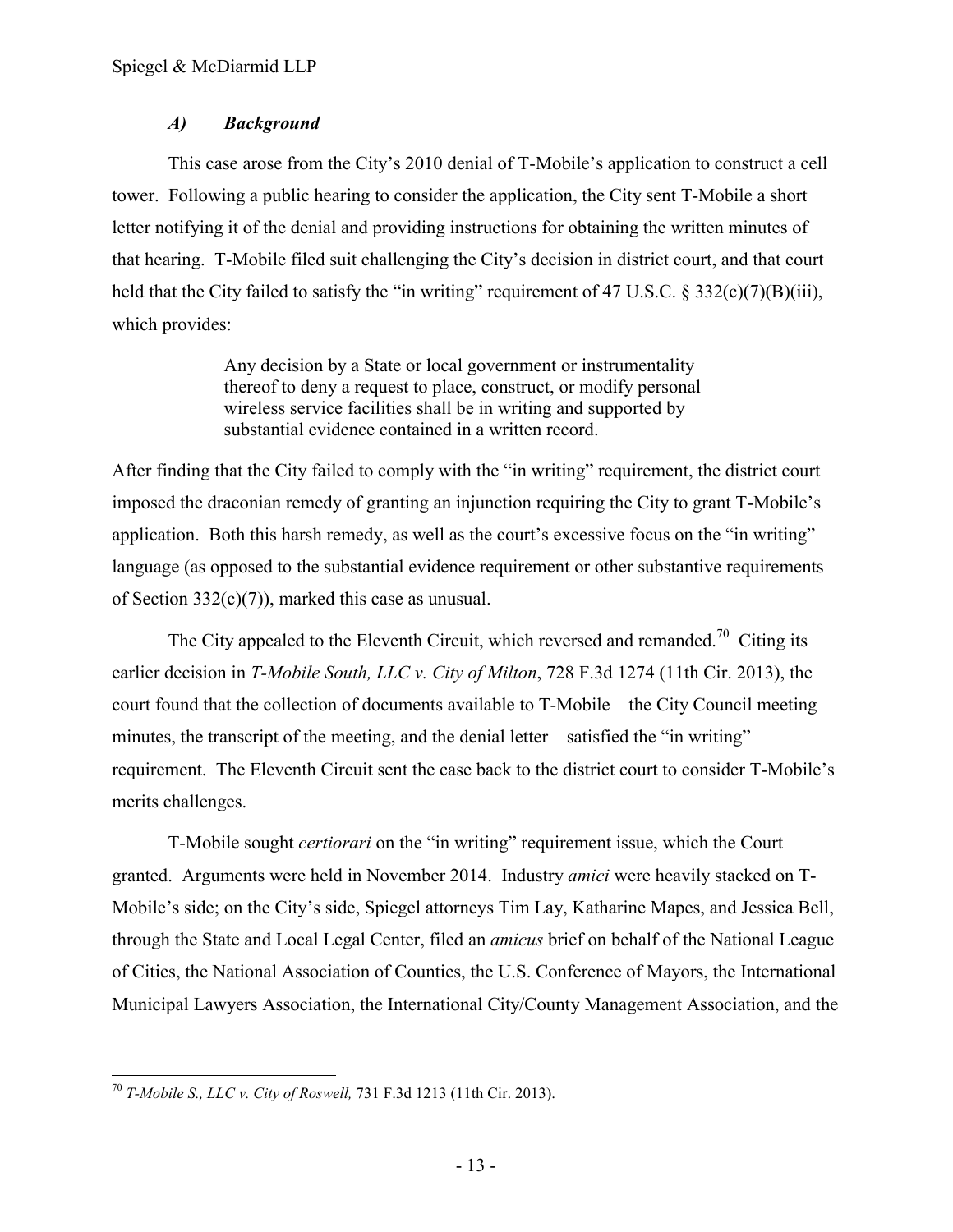American Planning Association. The Solicitor General filed an *amicus* brief in support of neither party.

# <span id="page-16-0"></span>*B) The Court's Decision*

In a 6-3 split, $^{71}$  the Court reversed the Eleventh Circuit and held that, to enable judicial review, a locality must provide reasons for denying a wireless siting application, but that these reasons may be contained in a document separate from the written denial. Thus, all members of the Court disagreed with T-Mobile's argument that the reasons for a locality's decision must be set forth in the document denying a wireless provider's application (thus resolving a circuit split in favor of the City). The Court also held, however, that if the reasons for a locality's decision are not contained in a decision denying the application but are instead supplied by an accompanying document (or collection of documents), such as council meeting minutes, that document must be "essentially contemporaneously" available with the denial letter.

This "contemporaneous" requirement was the position urged by the Solicitor General as *amicus curiae*, although it had no bearing on the facts of this case. That is, T-Mobile did not allege that the City's minutes, which were available 26 days after the written denial and 4 days before the expiration of T-Mobile's time to seek judicial review under Section 332(c)(7), frustrated its efforts to seek judicial review.

As Chief Justice Roberts pointed out in his dissent (joined by Justices Ginsburg and Thomas)—and as *amici* argued in support of the City—a reviewing court does not need contemporaneous reasons in order to carry out substantial evidence review, and that issue was not even raised in the courts below. Further, the dissent noted the lack of harm to providers: "cell service providers are not Mom and Pop operations. As this case illustrates, they participate extensively in the local government proceedings, and do not have to make last-second, uninformed decisions on whether to seek review."<sup>72</sup> The dissent authored by Chief Justice Roberts (and joined in relevant part by Justice Ginsburg) would have found that Section 332(c)(7) requires nothing more than "a written document that communicates the town's denial"

<sup>&</sup>lt;sup>71</sup> Justice Sotomayor authored the majority opinion, joined by Justices Kennedy, Breyer, Alito, and Kagan. Justice Alito filed a concurring opinion. Chief Justice Roberts filed a dissenting opinion in which Justice Ginsburg joined, and Justice Thomas joined as to one part. Justice Thomas also filed a separate dissenting opinion.

 $72$  135 S. Ct. at 820 (Roberts, C.J., dissenting).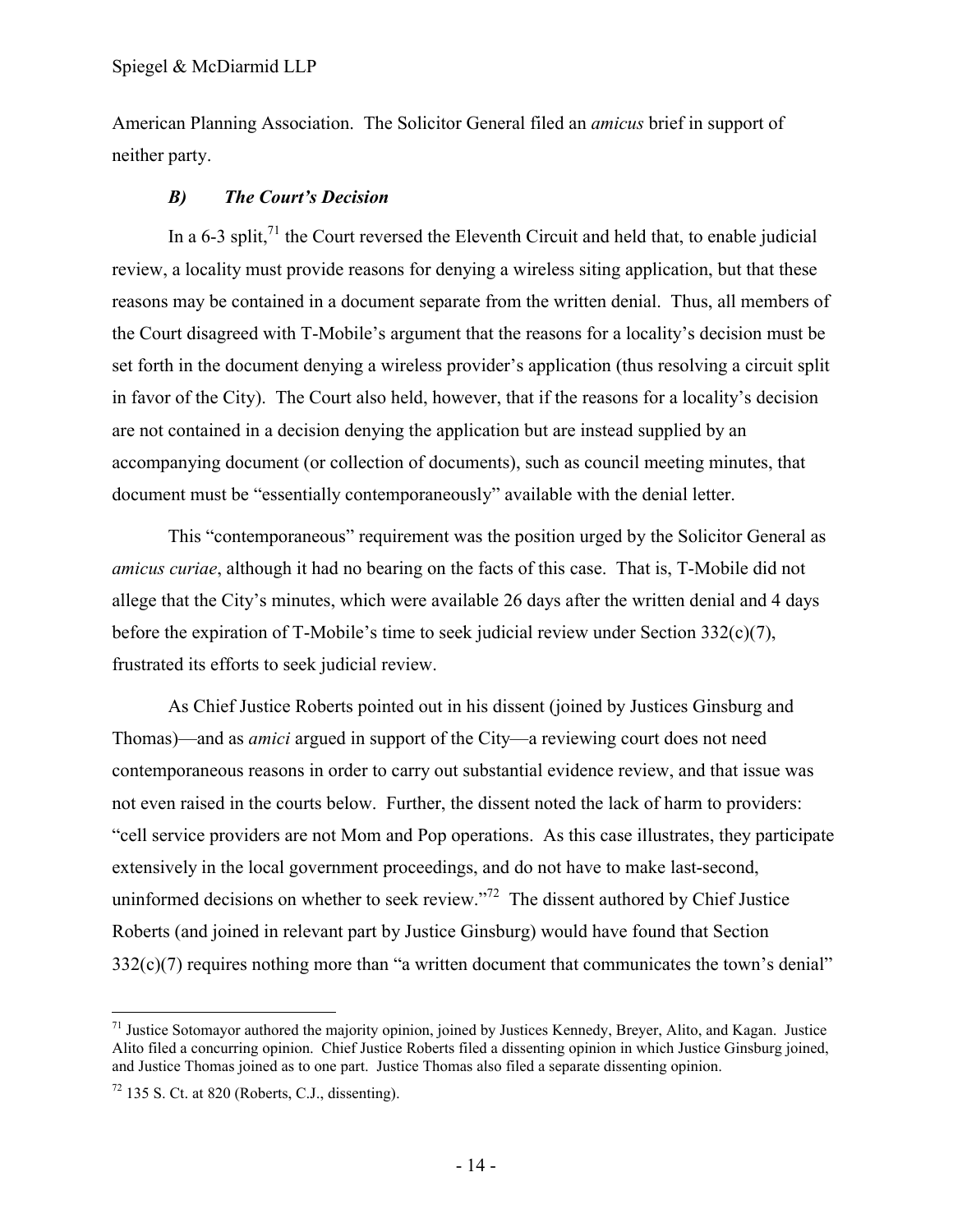and would thus have affirmed the Eleventh Circuit's decision to remand to the district court for consideration on the merits.<sup>73</sup>

Justice Thomas shared the Chief Justice's "concern about the Court's eagerness to reach beyond the bounds of the present dispute" in creating the "contemporaneously available" requirement.<sup>74</sup> Justice Thomas would afford municipalities "at least as much respect as a federal agency" in this case, and criticized the Court majority's treatment of municipalities as "conscripts in 'the national bureaucratic army."<sup>75</sup>

The Court remanded the case to the Eleventh Circuit for further proceedings consistent with its opinion. Collectively, the Court's opinions leave the City room to argue on remand that its failure to comply with the new "contemporaneously available" requirement was harmless error, and that therefore the case should be remanded to the district court to consider T-Mobile's additional arguments. (That, of course, was what the Eleventh Circuit had ordered in the first place.)

In fact, the majority opinion leaves open this possibility, stating, "We do not consider questions regarding the applicability of principles of harmless error or questions of remedy, and leave those for the Eleventh Circuit to address on remand."<sup>76</sup> And Justice Alito wrote a separate concurrence in which he first emphasized that there was no "opinion-writing requirement" in Section  $332(c)(7)$ , and then went on to stress the availability of the harmless error doctrine to the City on remand.<sup>77</sup> He wrote: "I have trouble believing that T-Mobile South, LLC—which actively participated in the decisionmaking process, including going so far as to transcribe the public hearing—was prejudiced by the city of Roswell's delay in providing a copy of the minutes."<sup>78</sup> He concluded by emphasizing that nothing in the Court's opinion should be taken to mean that "when a locality has erred, the inevitable remedy is that a tower must be built."<sup>79</sup>

<sup>73</sup> *Id.* at 821 (Roberts, C.J., dissenting).

 $^{74}$  *Id.* at 823 (Thomas, J., dissenting).

 $^{75}$  *Id.* at 824 (Thomas, J., dissenting).

<sup>76</sup> *Id.* at 819.

 $^{77}$  *Id.* (Alito, J., concurring).

<sup>78</sup> *Id.* (Alito, J., concurring).

<sup>79</sup> *Id.* (Alito, J., concurring).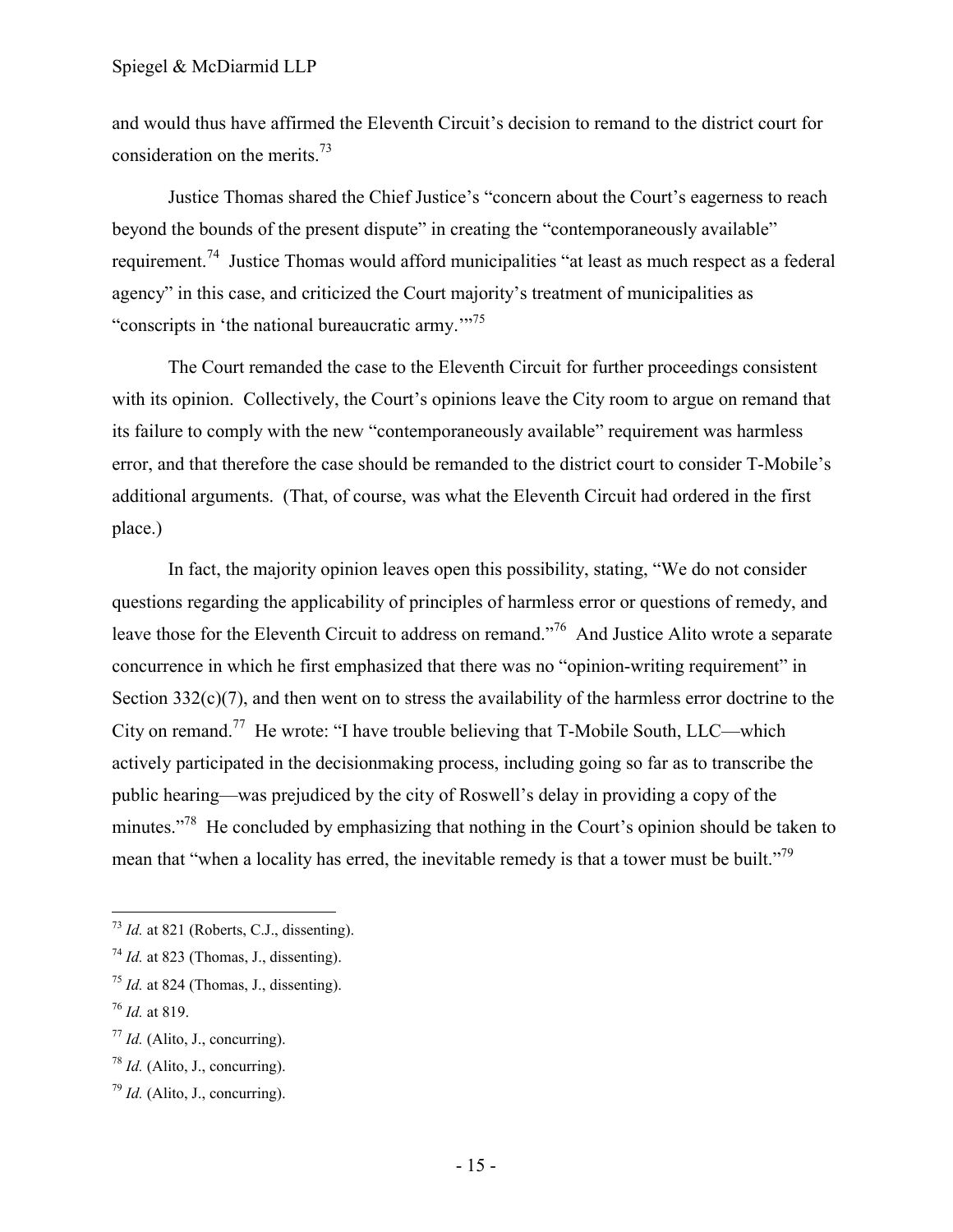#### <span id="page-18-0"></span>*C) What* **Roswell** *Means for Local Governments*

In light of the Court's holding that denials under Section 332(c)(7) must include reasons, local governments that include these reasons in separate documents—usually, council meeting minutes or transcripts—are strongly advised to wait to issue the denial letter until the accompanying documents are ready so that they are all issued together. The 30-day period in which the provider may seek judicial review begins to run from the issuance of the denial letter, and the Court held that the reasons need to be available around the same time as this 30-day period begins to run. The local government must still issue the denial within the limits of the FCC's shot clock (90 days for collocations and 150 days for other siting applications).

The Court agreed with the Solicitor General's suggestion that "the local government may be better served by including a separate statement containing its reasons."<sup>80</sup> The Court believes that by issuing "a short statement providing its reasons, the locality can likely avoid prolonging the litigation . . . while the parties argue about exactly what the sometimes voluminous record means."<sup>81</sup> According to the Court, this would also avoid the risk that a reviewing court could not determine the locality's reasons or mistakenly ascribe to the locality a rationale that did not actually motivate the decision.

Although this is probably good advice, it is doubtful whether a locality's issuance of such a written decision setting forth reasons would actually prevent a wireless provider from alleging that a local government acted for impermissible reasons or would otherwise reduce litigation expense. A written decision setting forth reasons could, however, strengthen a locality's ability to defend against those allegations.

#### <span id="page-18-1"></span>*D) Summary*

The "contemporaneously available" requirement was not an issue on the facts of *Roswell,*  but it is now law, and local governments should be aware of it and alter their practices accordingly. One hopes that compliance with the requirement will not require substantial additional effort or expense, and that the post-*Roswell* world will be relatively easy for local governments to adapt to. As the Chief Justice observed in dissent, "At the end of the day, the

<sup>80</sup> *Id.* at 816.

<sup>81</sup> *Id.*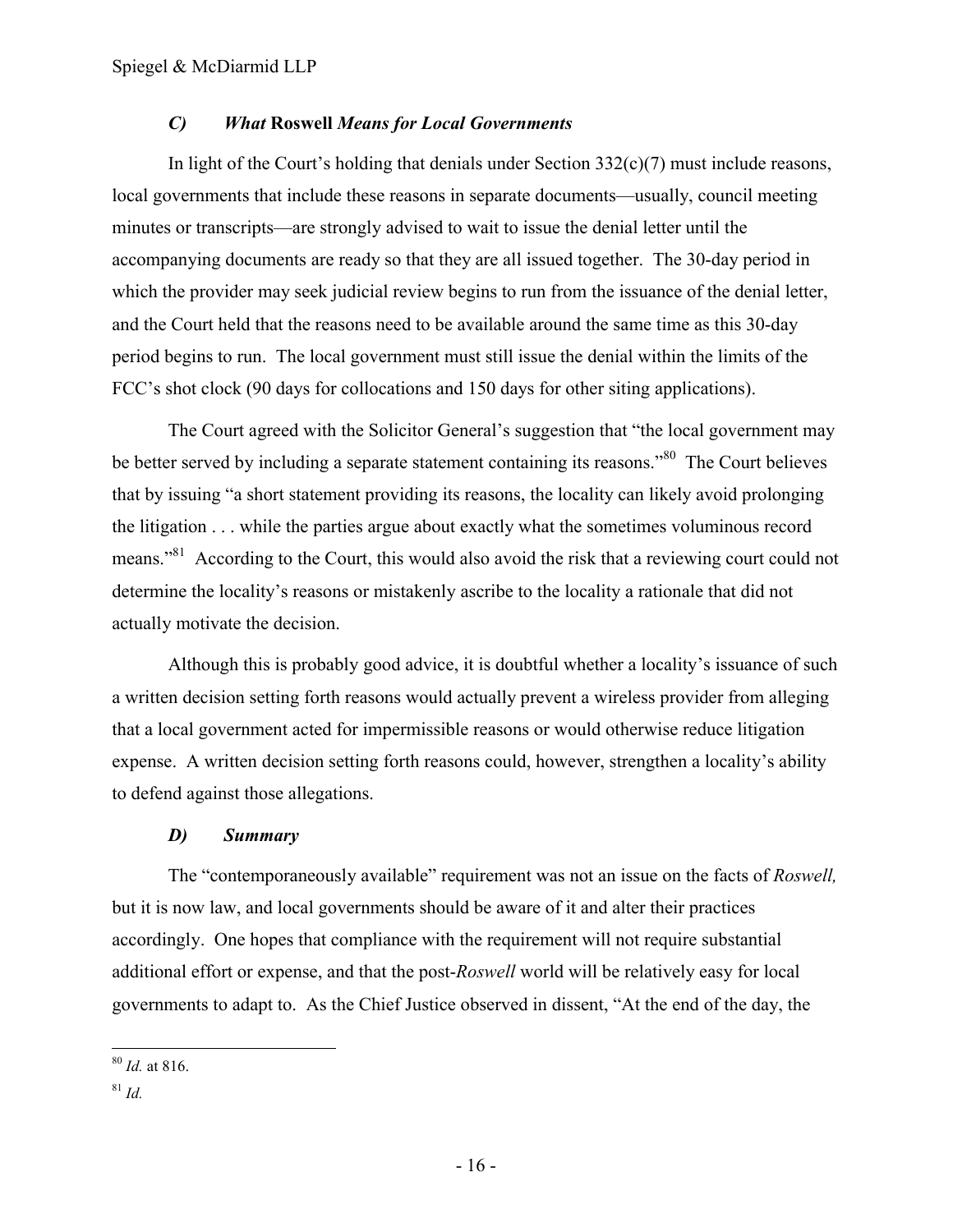impact on cities and towns across the Nation should be small, although the new unwritten ['contemporaneously available'] requirement could be a trap for the unwary hamlet or two." $82$ 

Wireless providers, on the other hand, may not like the new normal. With local governments delaying written decisions until the reasons are prepared—either in a separate written decision or in meeting minutes/transcripts—the likely result is that a wireless provider will now have to wait longer after a council vote denying its application before it can go to court. The written denial—not a vote at a meeting—constitutes the "final action" on which judicial review is available. For many wireless siting applications, *Roswell* may ultimately serve to (1) prompt localities to provide more thorough reasoning for their denials, and (2) require wireless providers to cool their litigation heels while the locality is doing so.

# <span id="page-19-0"></span>**IV. CONCLUSION**

The FCC's Report and Order and the Supreme Court's decision in *Roswell* will require many local governments to revise their practices with respect to wireless siting applications. Although the FCC's aim in the Order was to expedite wireless siting, the practical effect of the Order may be to prompt local governments to more critically scrutinize initial applications for new wireless facilities. Once approval is granted to a new wireless facility, Section 6409(a) greatly restricts local oversight of any subsequent modifications to that facility. In light of the Supreme Court's *Roswell* decision, local governments will also likely need to spend more time drafting reasons for the denial of an application before issuing the denial within the *Shot Clock Ruling's* deadlines.

<sup>82</sup> *Id.* at 823.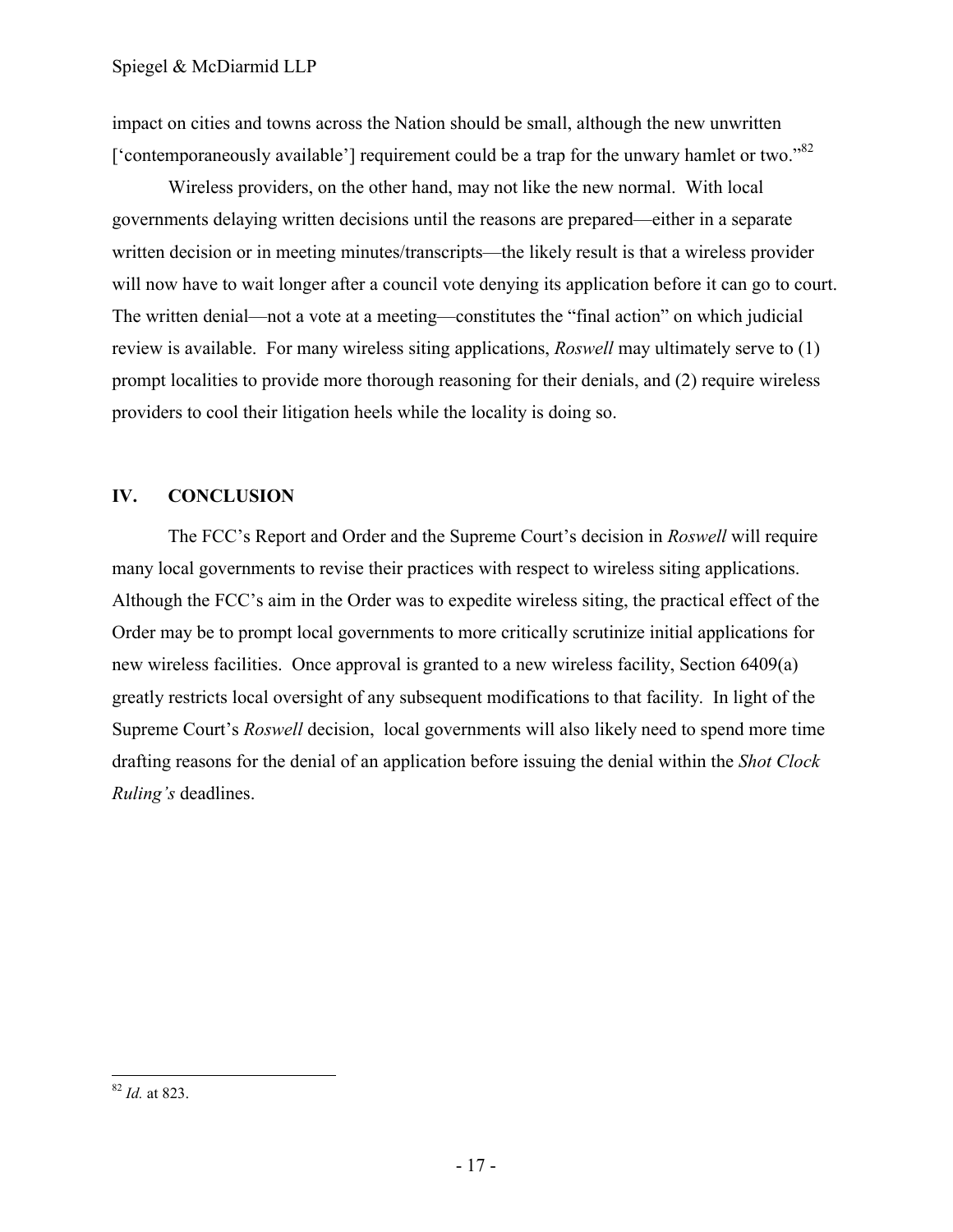# **V. APPENDIX**

<span id="page-20-1"></span><span id="page-20-0"></span>*A) Text of Section 332(c)(7)*

# **Sec. 332. Mobile Services.<sup>83</sup>**

**…**

# **(7) Preservation of local zoning authority**

# **(A) General authority**

Except as provided in this paragraph, nothing in this chapter shall limit or affect the authority of a State or local government or instrumentality thereof over decisions regarding the placement, construction, and modification of personal wireless service facilities.

# **(B) Limitations**

**(i)** The regulation of the placement, construction, and modification of personal wireless service facilities by any State or local government or instrumentality thereof—

**(I)** shall not unreasonably discriminate among providers of functionally equivalent services; and

**(II)** shall not prohibit or have the effect of prohibiting the provision of personal wireless services.

**(ii)** A State or local government or instrumentality thereof shall act on any request for authorization to place, construct, or modify personal wireless service facilities within a reasonable period of time after the request is duly filed with such government or instrumentality, taking into account the nature and scope of such request.

**(iii)** Any decision by a State or local government or instrumentality thereof to deny a request to place, construct, or modify personal wireless service facilities shall be in writing and supported by substantial evidence contained in a written record.

**(iv)** No State or local government or instrumentality thereof may regulate the placement, construction, and modification of personal wireless service facilities on the basis of the environmental effects of radio frequency emissions to the extent that such facilities comply with the Commission's regulations concerning such emissions.

**(v)** Any person adversely affected by any final action or failure to act by a State or local government or any instrumentality thereof that is inconsistent with this subparagraph may, within 30 days after such action or failure to act, commence an

 $\overline{a}$ <sup>83</sup> Telecommunications Act of 1996, Pub. L. No. 104-104,  $\S 704(a)$ , 110 Stat. 56 (codified at 47 U.S.C.  $\S 332(c)(7)$ ).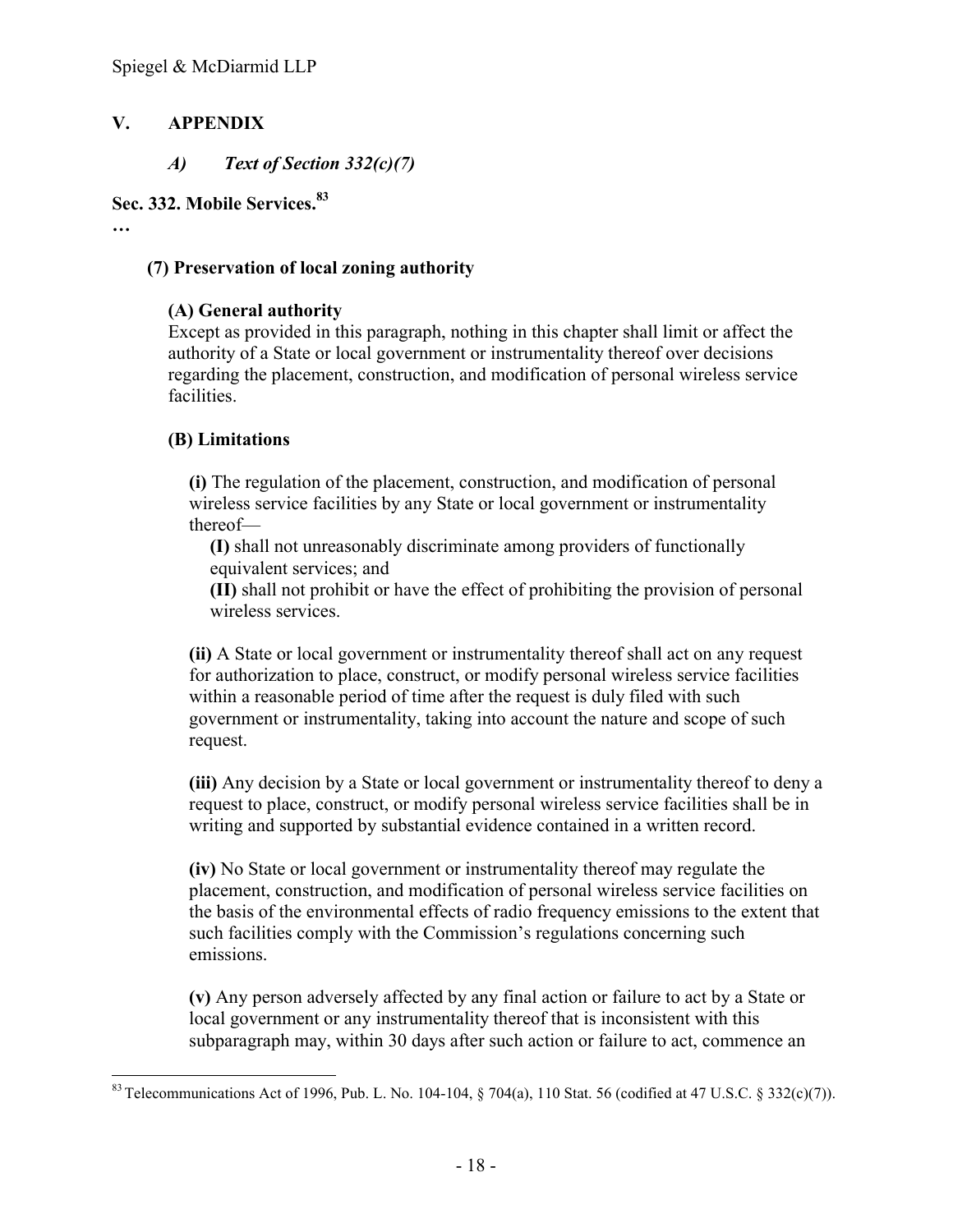action in any court of competent jurisdiction. The court shall hear and decide such action on an expedited basis. Any person adversely affected by an act or failure to act by a State or local government or any instrumentality thereof that is inconsistent with clause (iv) may petition the Commission for relief.

# (**C) Definitions**

For purposes of this paragraph—

**(i)** the term "personal wireless services" means commercial mobile services, unlicensed wireless services, and common carrier wireless exchange access services;

**(ii)** the term "personal wireless service facilities" means facilities for the provision of personal wireless services; and

**(iii)** the term "unlicensed wireless service" means the offering of telecommunications services using duly authorized devices which do not require individual licenses, but does not mean the provision of direct-to-home satellite services (as defined in section 303(v) of this title).

# <span id="page-21-0"></span>*B) Text of Section 6409(a)*

# **Sec. 6409. Wireless Facilities Deployment.<sup>84</sup>**

#### **(a) Facility modifications.--**

 $\overline{a}$ 

**(1) In General.--** Notwithstanding section 704 of the Telecommunications Act of 1996 (Public Law 104–104) or any other provision of law, a State or local government may not deny, and shall approve, any eligible facilities request for a modification of an existing wireless tower or base station that does not substantially change the physical dimensions of such tower or base station

**(2) Eligible Facilities Request.--** For purposes of this subsection, the term ''eligible facilities request'' means any request for modification of an existing wireless tower or base station that involves—

**(A)** collocation of new transmission equipment;

- **(B)** removal of transmission equipment; or
- **(C)** replacement of transmission equipment.

<sup>&</sup>lt;sup>84</sup> Middle Class Tax Relief and Job Creation Act of 2012, Pub. L. No. 112-96, § 6409(a), 126 Stat. 156 (codified at 47 U.S.C. § 1455(a)).